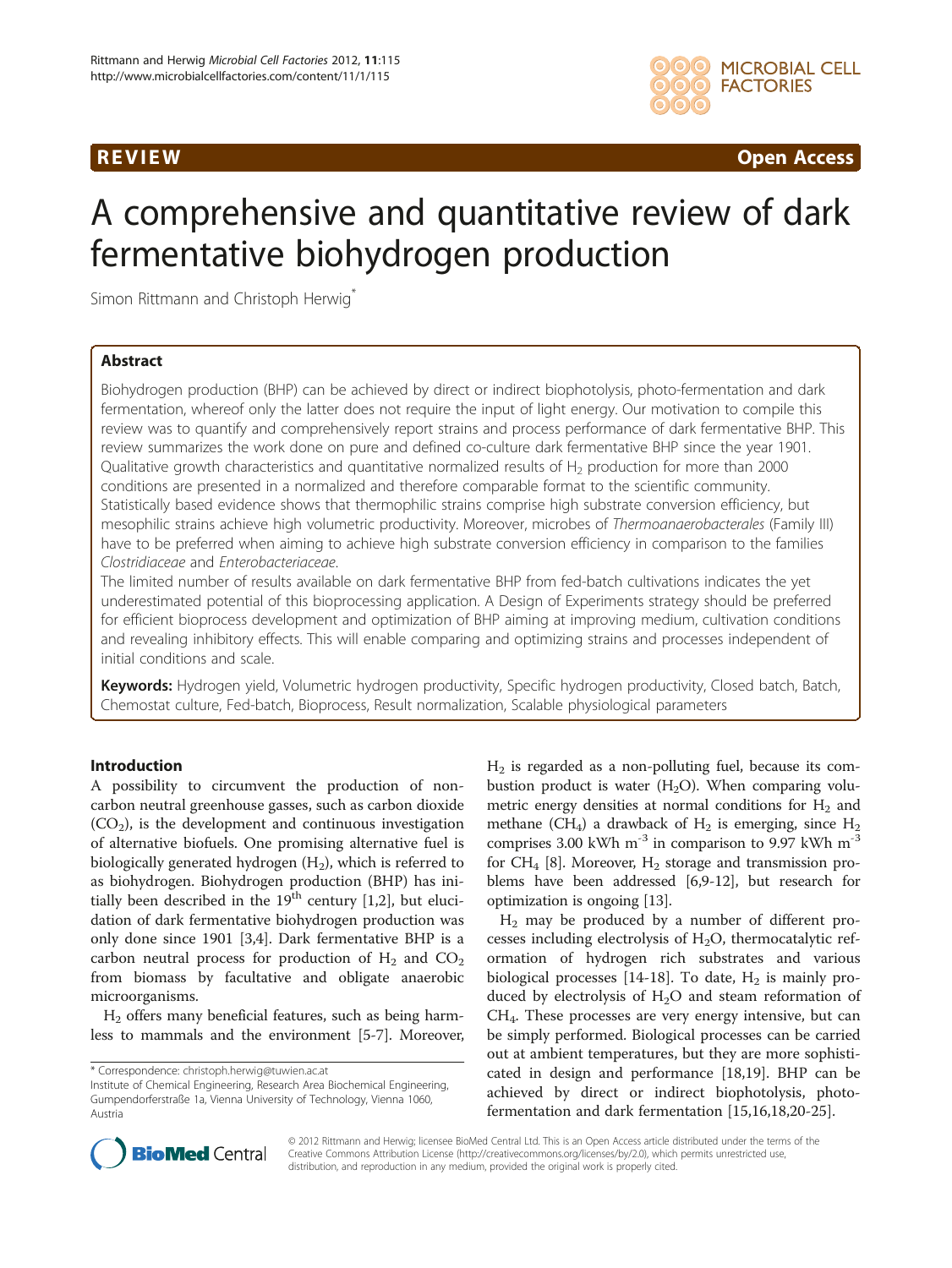The main advantage of dark fermentative BHP is that the hydrogen evolution rate (HER) [mmol  $L^{-1}$  h<sup>-1</sup>] is higher in contrast to other BHP processes [[11,12,17](#page-8-0)[,26](#page-9-0)]. Major known drawbacks of dark fermentative BHP are the low yield of H<sub>2</sub> per substrate consumed  $(Y_{(H2/S)})$  $[{\rm mol/mol^{-1}}]$ , which is due to metabolic fundamentals [[27\]](#page-9-0). Moreover, concomitant production of carbon rich metabolites (*i.e.* organic acids, alcohols) and  $CO<sub>2</sub>$  is shown [\[28\]](#page-9-0) and must be individually evaluated for each strain.  $CO<sub>2</sub>$  can be removed or separated from  $H<sub>2</sub>$ , sequentially stored in biomass [\[29](#page-9-0)], or converted to other substances, such as  $CH_4$  [[30,31\]](#page-9-0). Basic microbiological investigations and bioprocess engineering research was performed to increase the overall strain performance of BHP during fermentation of pure microorganisms [[32-34](#page-9-0)].

For a structured approach, we classified the vast amount of information available in literature in respect to the process modes, such as closed batch, batch, chemostat culture and fed-batch conditions and quantified the main performance attributes. We reviewed the exciting work published on microbial strains capable of dark fermentative BHP with the aim to demonstrate the versatile portfolio of  $H_2$  producing genera and the wide range of possible substrates for this purpose. In the present contribution the  $Y_{(H2/S)}$ , HER and specific hydrogen productivity (qH<sub>2</sub>) [mmol  $g^{-1}$  h<sup>-1</sup>] of the families Clostridiaceae, Enterobacteriaceae and Thermoanaerobacterales (Family III), as well as mesophilic and thermophilic cultivation conditions have been statistically compared. We analyse the microbiological and biochemical engineering approaches for optimization of  $H_2$ production and provide a comprehensive summary of the current status of dark fermentative BHP from more than 2000 different conditions. Herewith we want to stress that more quantitative work is urgently needed to turn this natural capacity into economic processes, based on physiological scalable parameters, which allow comparison and targeted optimization. Therefore, as a significant contribution to future work we propose a set of physiological scalable parameters for normalized results.

## Classification and quantification tasks

In order to show a complete picture of each strain's  $H_2$ production potential the results of dark fermentative BHP are presented in Additional files [1, 2, 3](#page-8-0), [4](#page-8-0), [5.](#page-8-0) Qualitative and quantitative characteristics are summarized as follows: taxonomic classification (genus, species, strain), quantitative performance attributes of BHP  $(Y_{(H2/S)})$ [mol mol<sup>-1</sup>] (substrate conversion efficiency), the HER [mmol  $L^{-1}$  h<sup>-1</sup>] (volumetric productivity) and the qH<sub>2</sub> [mmol  $g^{-1}$  h<sup>-1</sup>] (biological production capacity)), and qualitative attributes (i.e. pH, temperature and substrate). Moreover, we introduce a new categorization system in order to subclassify results according to the experimental set-up. This was required since many experiments have been conducted in sealed vials. We denote this cultivation technique as "closed batch". This is a very prominent microbiological cultivation technique, which has to be distinguished from batch cultivation in open systems *(i.e.*) bioreactors). Thereafter, the following categorization was used: batch, chemostat culture and fed-batch.

Many authors stress for the importance to uniformly present yield and rates of BHP [\[11,12](#page-8-0)[,35](#page-9-0)]. Result comparison is most suitably to be achieved by using culture dependent  $Y_{(H2/S)}$  and qH<sub>2</sub>, as well as the non-culture dependent HER, because these units completely describe the strains  $H_2$  production characteristics. Moreover, the yield and rates are independent of scale and initial process conditions. We are certainly aware of the fact that presentation of results is even more advantageous based on a C-molar basis of the substrate [\[36](#page-9-0)]. Therefore, experiments have to be performed on defined media rather than on complex media, because the calculation of C-molar yield and productivities is not possible when analysing the performance in complex media. Thus, sophisticated analysis methods need to be considered for the evaluation of  $Y_{(H2/S)}$ , HER and qH<sub>2</sub> based on C-molar mass balance. In this respect, we want to generally stress the importance of result presentation using mass balances, which is very important for quality assurance and must not be omitted [\[37](#page-9-0)]. Complete quantitative comparison of dark fermentative BHP would become possible if a C-molar basis of result presentation is used throughout the scientific community.

#### Review

#### Pure and defined co-culture experiments

A summarization the distribution of quantitative results obtained from different experimental set-ups of dark fermentative BHP is shown in Table 1. It becomes obvious that  $Y_{(H2/S)}$  is most often presented, which is followed by the HER, whereas  $qH_2$  is described in less extent. Most studies on  $Y_{(H2/S)}$  or HER were performed by either closed batch or batch fermentation (Additional files [1](#page-8-0), [2\)](#page-8-0). A special case represents the fed-batch fermentation, whereof only five results for  $Y_{(H2/S)}$  can be found in literature [\[38](#page-9-0)]. Results of BHP from defined co-culture

Table 1 Overview of dark fermentative BHP in respect to the cultivation technique

| Culture<br>parameter | Closed<br>batch | <b>Batch</b> | Chemostat<br>culture | Fed-batch |
|----------------------|-----------------|--------------|----------------------|-----------|
| $Y_{(H2/S)}$         | 441             | 425          | 253                  |           |
| <b>HFR</b>           | 329             | 333          | 171                  |           |
| qH <sub>2</sub>      | 68              | 78           | qq                   |           |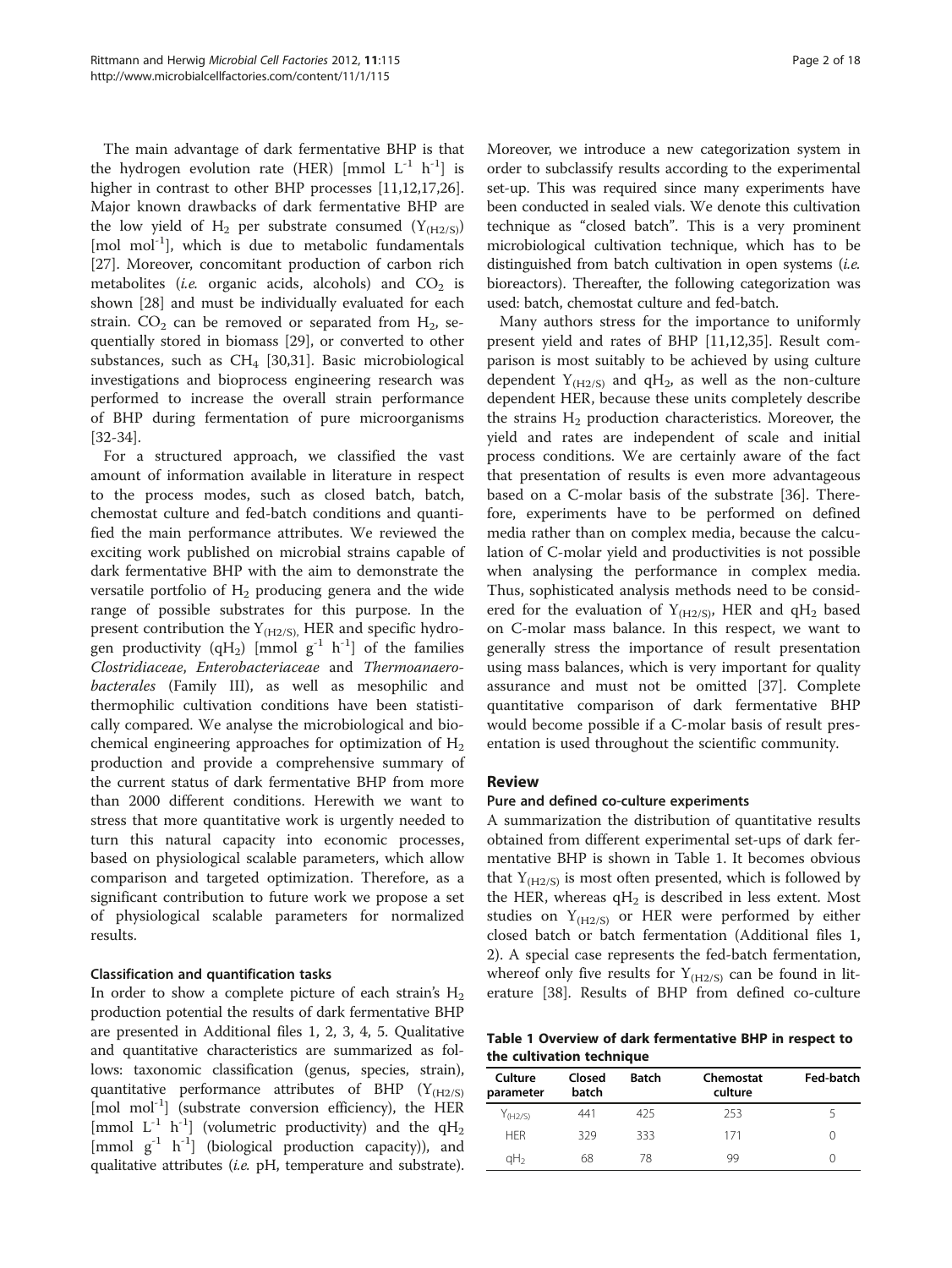examinations are also presented within the Additional files [1, 2, 3, 4.](#page-8-0)

#### Non-quantitative  $H_2$  production

Many dark fermentative BHP strains were isolated and characterized, but quantitative information on  $H_2$  production is missing. These strains and their corresponding growth requirements can serve as a pool to extend microbiological and bioprocess engineering examinations to new taxa. Furthermore, we are often confronted with the fact that quantitative results are assessed, but cannot be normalized by using the units  $Y_{(H2/S)}$ , HER or  $qH<sub>2</sub>$ , because of missing or undefined entities for recalculation of presented results. Consequently, these results and corresponding conditions are assigned to Additional file [1](#page-8-0), because we have not been able to normalize these results for comparison purposes.

#### Closed batch  $H_2$  production

Dark fermentative BHP is found to be most often performed by strain cultivation in closed vessels (Additional file [2](#page-8-0)). Closed batch technique offers the main advantage that highly sophisticated bioprocess cultivation set-up for research can be omitted. Moreover, simple incubation conditions may be easily accomplished, because only incubation in  $H_2O$  or air bath is necessary. In our opinion a closed batch investigation is highly advantageous in order to examine physical factors affecting BHP. For instance the elucidation of optimum temperature values, the effect of gas pressure, the influence of illumination or the investigation of agitation can be investigated. In this respect the inhibition of  $CO_2$  and  $H_2$  was described [\[39,40\]](#page-9-0). Additionally, by using closed batch technique, the substrate utilization spectrum can be investigated. This mode has the advantage to screen fast, determine optimal physical parameters, and describe their relationship to the physiological performance. Hence, the application closed batch is indeed of great value. The elucidation of chemical factors on BHP, such as the pH value seems to be rather difficult, because balanced growth at a certain pH value by means of base addition cannot be simply achieved. The investigation of the initial substrate concentration and medium amendments in order to optimize medium composition has been conducted, and the results led to an optimized medium composition [\[41,42](#page-9-0)].

A disadvantage of the closed batch technique is the discontinuous monitoring of culture parameters and the occurrence of unstable culture conditions due to sample removal and/or inhibition of BHP by build up of liquid and gaseous metabolic end products, because these excreted cellular end products cannot be continuously removed from the closed culture vessel. Manipulation to the culture vessel or to the culture itself requires at least the disruption of one physical factor. This unavoidably results in non-continuous cultivation conditions, making the utilization of closed batch technique rather unattractive, if sampling occurs more than once, because the culture response to changes in environmental conditions occurs rapidly [[43](#page-9-0)]. Considering advantages and disadvantages of closed batch investigation the most urgent question to be addressed is: how quantitative is closed batch? Although, balanced growth may not be achieved,  $H_2$  production and growth kinetics were successfully investigated using closed batch technique [[41,42\]](#page-9-0). End product inhibition occurring during closed batch investigation resulting from the production of solvents, organic acids, alcohols,  $CO<sub>2</sub>$  or  $H<sub>2</sub>$  partial pressure build-up certainly influences the results [\[39,40\]](#page-9-0). Hence, closed batch systems can be used for fast screening, but open cultivation systems need to be used for subsequent examination of the physiological potential of the strain and for quantitative bioprocess development.

#### Batch, chemostat culture and fed-batch  $H_2$  production

We provide an overview of dark fermentative BHP in bioreactors and similar set-ups, such as modified Erlenmeyerflasks and refer to these examination techniques as open systems, because gas sparging, offgas composition determination, pH titration and medium supplementation can be performed. By using a highly controlled and automated set-up it is possible to quantitatively describe the strains inherent  $H_2$  production capacity and growth kinetics. Usually, this is performed by using fully automated and controlled bioreactor set-ups [\[34,44](#page-9-0)]. We compare the strains based on their BHP potential on glucose, and do not distinguish between growth on complex or defined medium. Furthermore, the pH value and temperature was not taken into account for comparison purposes.

#### Batch  $H_2$  production

Many quantitative investigations related to biohydrogen production were conducted by using batch type fermentations. Hereof, the genera Bacillus, Caldicellulosiruptor, Clostridium, Enterobacter and Escherichia were most widely studied (Additional file [3\)](#page-8-0). Based on  $Y_{(H2/S)}$  we identified Caldicellulosiruptor owensensis DSM 13100 [[44](#page-9-0)] and *Enterobacter cloacae* DM 11 [[33](#page-9-0)] showing highest  $Y_{(H2/S)}$  of 4.0 and 3.9 mol mol<sup>-1</sup>, respectively. The highest HER of 32 mmol  $L^{-1}$  h<sup>-1</sup> is shown for *Enterobacter* cloacae II BT-08 [\[32\]](#page-9-0), which is followed by Clostridium sp. strain no. 2 showing a HER of 27 mmol  $L^{-1}$   $h^{-1}$  [[45](#page-9-0)]. When analysing results for the highest  $qH_2$  we reveal that Caldicellulosiruptor saccharolyticus DSM 8903 produces 23 mmol  $g^{-1}$  h<sup>-1</sup> [\[28\]](#page-9-0).

#### Chemostat culture  $H_2$  production

Dark fermentative BHP has often been investigated in chemostat culture. The results are summarized in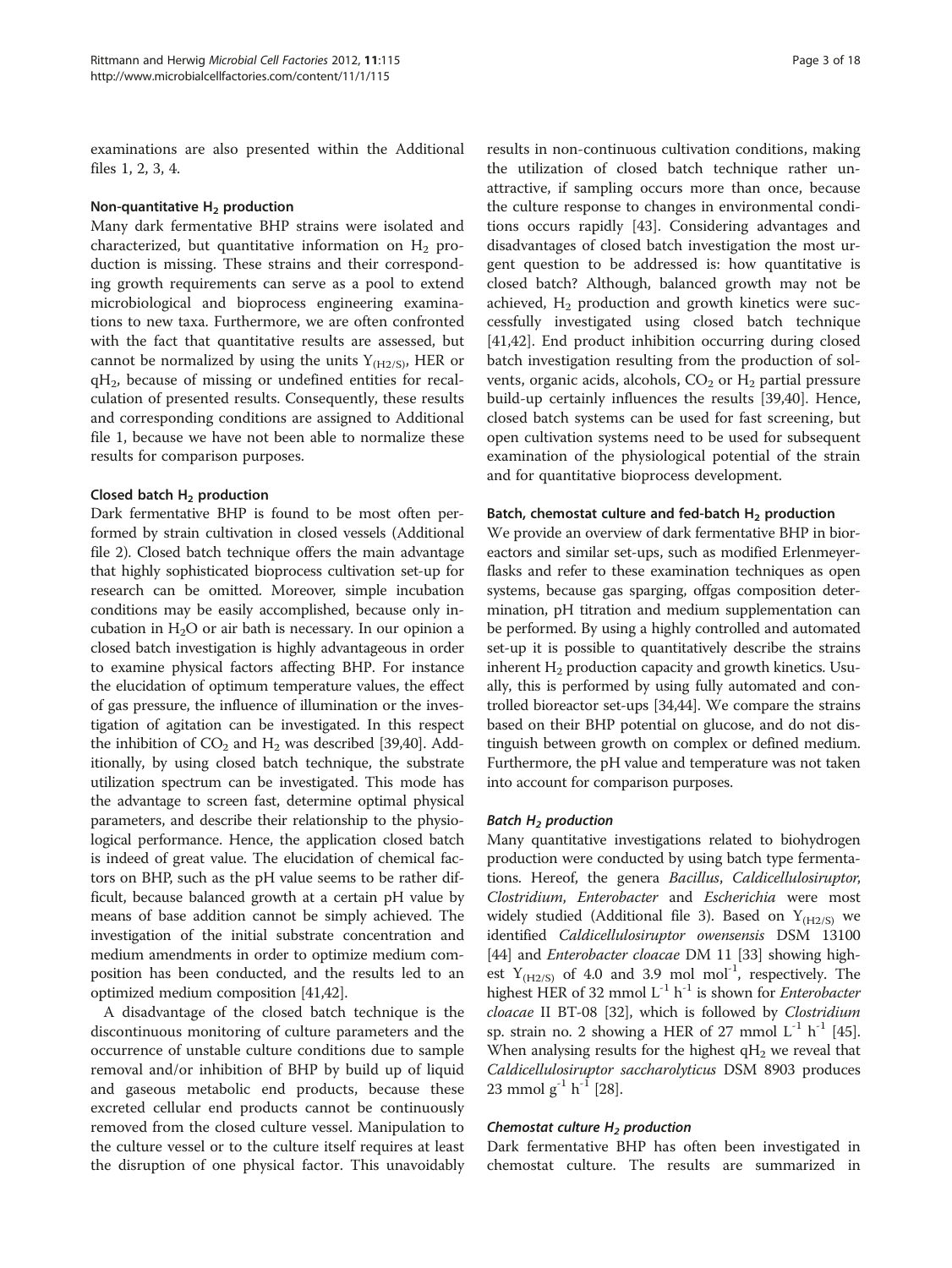<span id="page-3-0"></span>Additional file [4.](#page-8-0) Thereof Caldicellulosiruptor saccharolyticus DSM 8903 is identified to comprise the highest  $Y_{(H2/S)}$  of 4.0 mol mol<sup>-1</sup> [[46\]](#page-9-0). Highest HER of 77 mmol  $L^{-1}$  h<sup>-1</sup> is reported for *Enterobacter cloacae* II BT-08 [[47\]](#page-9-0). The highest qH<sub>2</sub> of 35 mmol  $g^{-1}$  h<sup>-1</sup> is identified for Caldicellulosiruptor kristjanssonii DSM 12137 [\[34\]](#page-9-0).

#### Fed-batch  $H<sub>2</sub>$  production

The literature survey of dark fermentative BHP revealed only five conditions which have been operated in fed-batch mode (Additional file [5](#page-8-0)). The quantitative presentation of these results is restricted to the  $Y_{(H2/S)}$ . The maximum  $Y_{(H2/S)}$  is identified for a recombinant strain of ATCC  $25755$  comprising  $2.15$  mol mol<sup>-1</sup> [\[38\]](#page-9-0). The limited number of results available for dark fermentative BHP from fed-batch fermentation is due to the fact that usually the application of this technique leads to massive accumulation of organic acids and other reduced end products (i.e. alcohols) in the culture broth, strongly inhibiting the growth and  $H_2$  production kinetics. Consequently, fed-batch investigation can be applied only by using broth exchange or cell separation systems [[38](#page-9-0)]. Based on such experimental set-ups high cell densities and feed flow rates above the maximum specific growth rate can be reached [[36](#page-9-0)]. The potential of fed-batch cultivation for  $H_2$  production is yet underestimated in terms of quantity and quality (Additional file [5\)](#page-8-0). Thus, the quantitative potential of fed-batch cultivation has to be exploited in more detail for dark fermentative BHP by using biochemical engineering principles.

## **Discussion**

# Comparison of  $H_2$  production performance of strains related to Clostridiaceae, Enterobacteriaceae and Thermoanaerobacterales (Family III)

As summarized in Additional files [2](#page-8-0), [3, 4](#page-8-0), [5](#page-8-0) quantitative examination of dark fermentative BHP is largely performed on strains phylogenetically related to either the family Clostridiaceae or Enterobacteriaceae, but also strains belonging to the family Thermoanaerobacterales (Family III) receive increasing scientific attention, because they comprise certain beneficial metabolic features [[46,48](#page-9-0)-[51](#page-9-0)]. According to Table 2 less results for  $qH_2$  than for HER compared to the  $Y_{(H2/S)}$  are described. This discrepancy in the number of results available in literature is interesting, because during research the determination of biomass concentration and  $H_2$  offgas content could be easily performed. We analysed Clostridiaceae, Enterobacteriaceae and Thermoanaerobacterales (Family III) in order to elucidate differences of the performance of these families concerning HER and  $qH_2$  in respect to  $Y_{(H2/S)}$ . The basis for comparison is either any carbon substrate (Figure [1\)](#page-4-0) or glucose (Figure [2\)](#page-5-0), but irrespectively of growth conditions and metabolic modifications.

These three culture parameters are plotted against each other on any carbon substrate (Figures [1A-1F](#page-4-0)). Based on the HER Clostridiaceae and Enterobacteriaceae comprise highest volumetric productivity, whereas in respect to the specific  $H_2$  productivity Clostridiaceae and Thermoanaerobacterales (Family III) are indicated to perform better. Nonetheless, a clear trend towards better substrate conversion efficiency is revealed: Thermoanaerobacterales (Family III) > Clostridiaceae > Enterobac*teriaceae*. Secondly, the HER,  $qH_2$  and  $Y_{(H2/S)}$  are graphically analysed for the growth of the three families on glucose, but independent of the utilization of complex or defined medium, cultivation conditions or metabolic modifications (Figures [2A-2F](#page-5-0)). In principle analogous trends for the HER,  $qH_2$  and  $Y_{(H2/S)}$  of the three families can be shown for the growth on glucose compared to the growth on any carbon substrate.

Above paragraph described the interrelations between the physiological parameters of Clostridiaceae, Enterobacteriaceae and Thermoanaerobacterales (Family III). Subsequently, we want to statistically evaluate their dark

| $Y_{(H2/S)}$                                      | <b>Clostridiaceae</b> | <b>Enterobacteriaceae</b>    | <b>Thermoanaerobacterales</b> |
|---------------------------------------------------|-----------------------|------------------------------|-------------------------------|
| $[mol mol-1]$                                     | $(n = 464)$           | $(n = 295)$                  | (Family III) $(n = 73)$       |
| Median                                            | 1.785                 | 0.82                         | 2.9                           |
| Mean                                              | $1.87 \pm 1.10^{*}$   | $1.15 \pm 1.34$ <sup>*</sup> | $2.92 \pm 1.18$ <sup>*</sup>  |
| <b>HER</b>                                        | Clostridiaceae        | <b>Enterobacteriaceae</b>    | <b>Thermoanaerobacterales</b> |
| [mmol $L^{-1}$ h <sup>-1</sup> ]                  | $(n = 317)$           | $(n = 318)$                  | (Family III) $(n = 38)$       |
| Median                                            | 8.67                  | 4.915                        | 9.6                           |
| Mean                                              | $9.75 \pm 8.41$       | $11.37 \pm 17.71$            | $8.98 \pm 3.40$               |
| $qH_2$<br>[mmol g <sup>-1</sup> h <sup>-1</sup> ] | Clostridiaceae        | <b>Enterobacteriaceae</b>    | <b>Thermoanaerobacterales</b> |
|                                                   | $(n = 70)$            | $(n = 102)$                  | (Family III) $(n = 20)$       |
| Median                                            | 10.05                 | 3.75                         | 16.615                        |
| Mean                                              | $14.49 \pm 11.24$     | $12.90 \pm 26.02$            | $18.61 \pm 7.14$              |

The level of significance for comparison is  $p = 0.01$ .

denotes most significant result.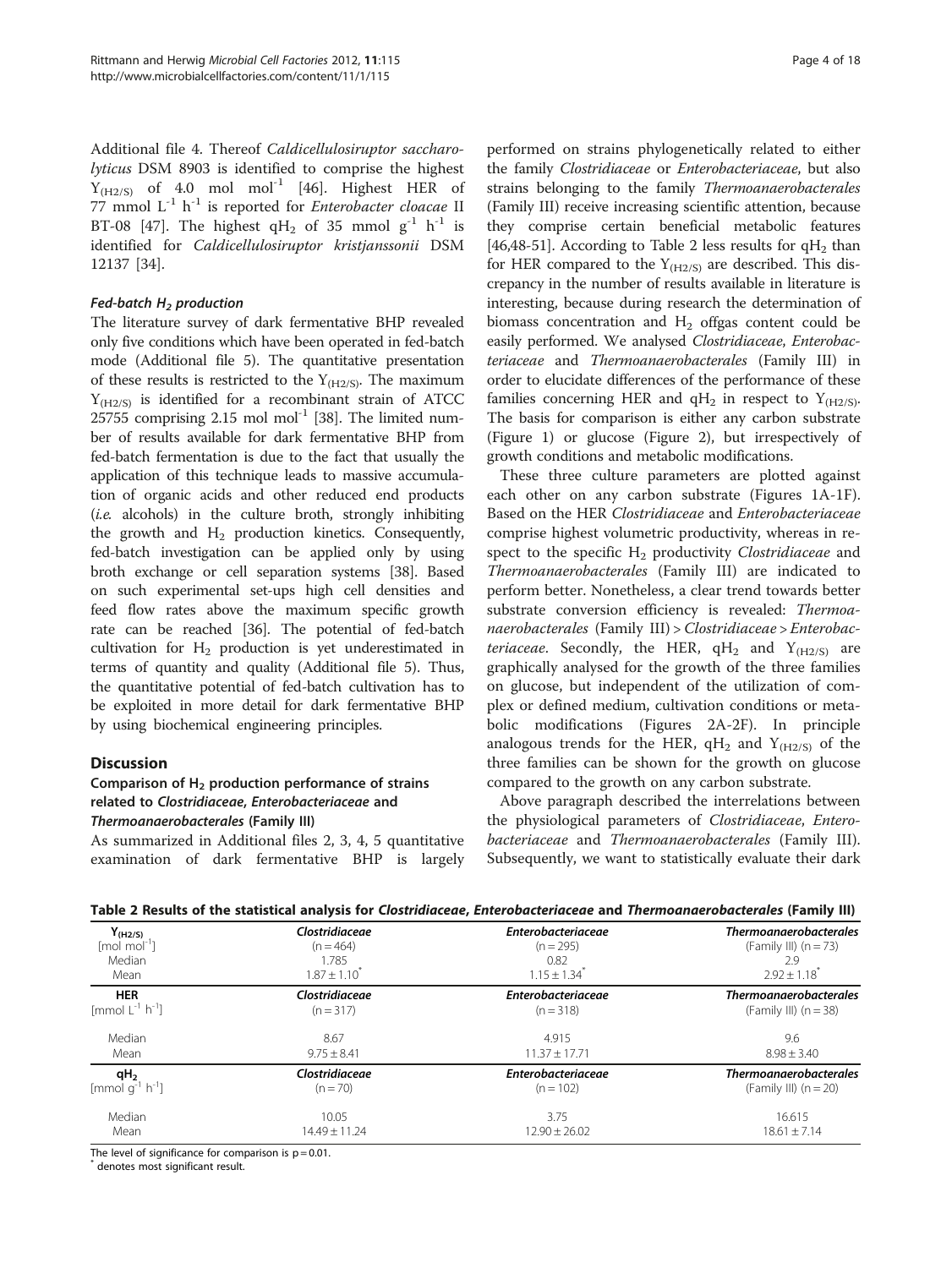<span id="page-4-0"></span>

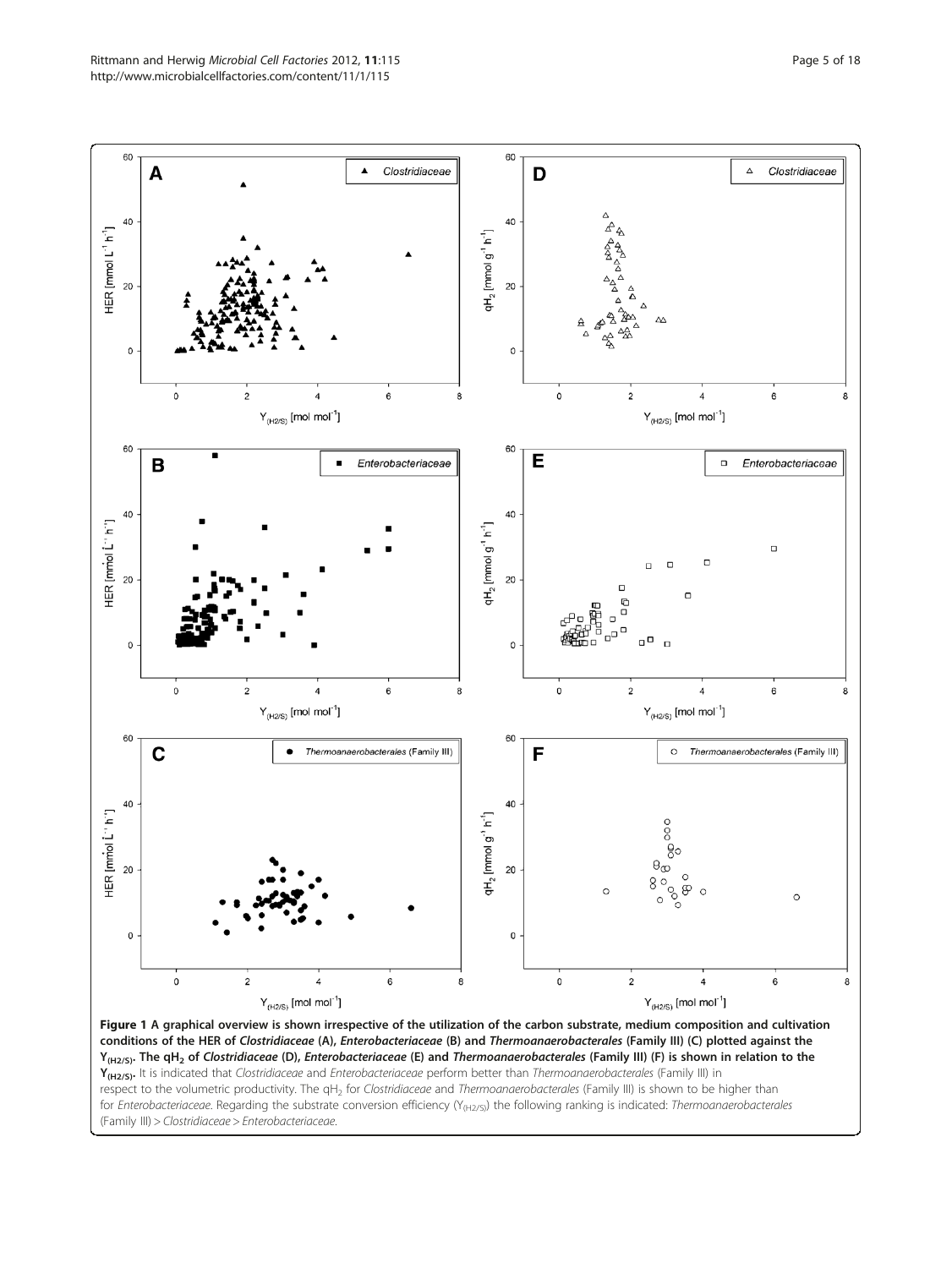<span id="page-5-0"></span>

Figure 2 A graphical overview of the utilization of glucose is presented. HER of Clostridiaceae (A), Enterobacteriaceae (B) and Thermoanaerobacterales (Family III) (C) is shown in relation to the Y<sub>(H2/S)</sub>. The qH<sub>2</sub> of Clostridiaceae (D), Enterobacteriaceae (E) and **Thermoanaerobacterales (Family III) (F) in relation to the Y<sub>(H2/S)</sub> is also presented. These results are depicted irrespective of the medium** composition, cultivation conditions or genetic modification. These graphs offer an indication that Clostridiaceae and Enterobacteriaceae show a higher volumetric productivity than Thermoanaerobacterales (Family III). In respect to the qH<sub>2</sub> Clostridiaceae and Thermoanaerobacterales (Family III) show higher productivity than Enterobacteriaceae. Based on the Y<sub>(H2/S)</sub> following ranking is presented: Thermoanaerobacterales (Family III) > Clostridiaceae > Enterobacteriaceae.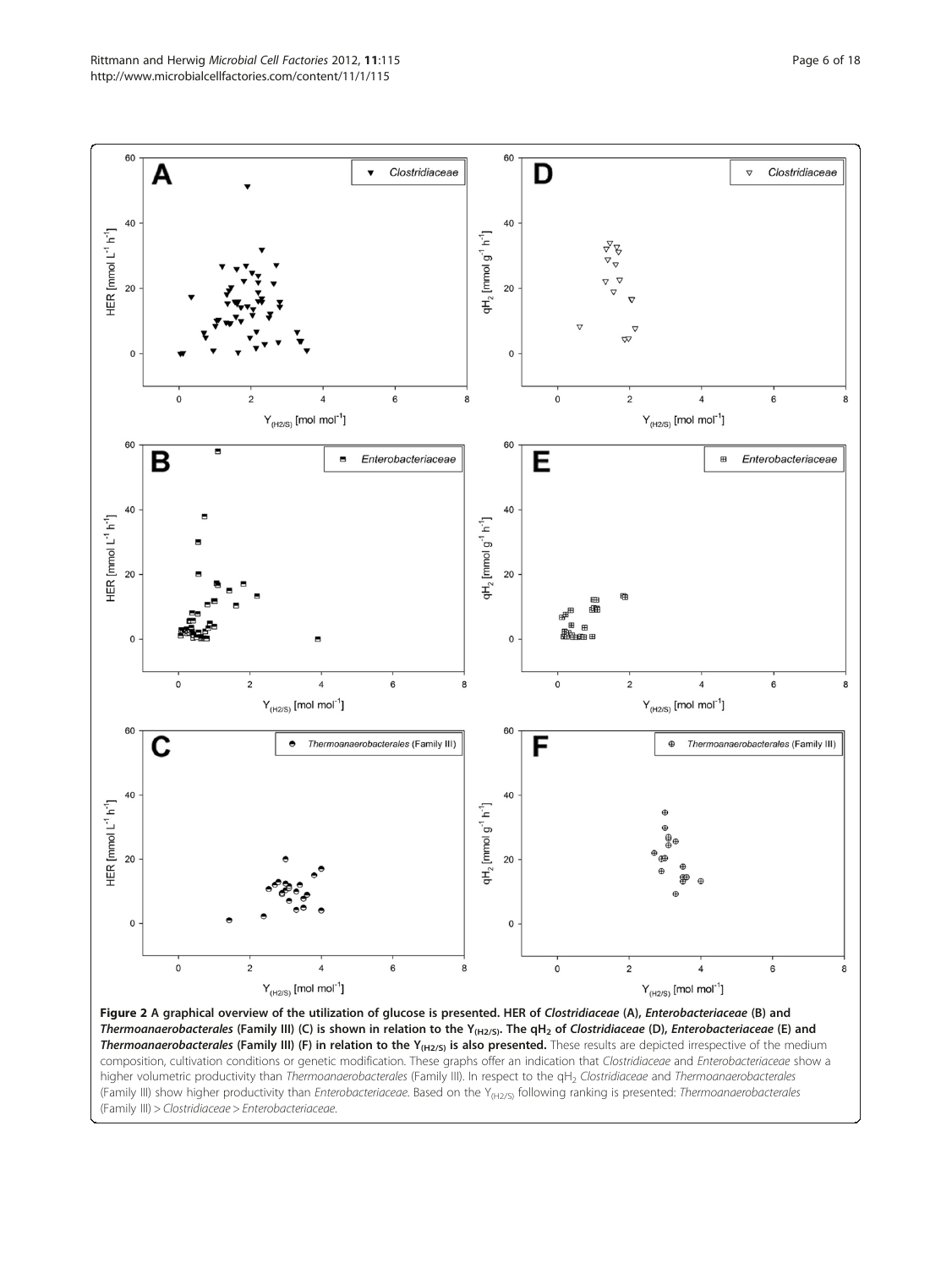fermentative BHP potential. Firstly, a comparison has been done based on the median in order to identify a superior performance of one of the three families regarding the  $Y_{(H2/S)}$ , HER and qH<sub>2</sub> [\[52\]](#page-9-0). Secondly, the mean between these families has been individually analysed by using the Welch-test, or where applicable by using the Student's t-test, at a level of significance of  $p = 0.01$  [\[52](#page-9-0)]. Normalized results available in the Additional files [2, 3](#page-8-0), [4, 5](#page-8-0) have been used for comparison purposes. The results are summarized in Table [2.](#page-3-0)

By comparing the median in respect to the  $Y_{(H2/S)}$ , HER and  $qH_2$  we can show that strains perform as follows: Thermoanaerobacterales (Family III) > Clostridiaceae > Enterobacteriaceae. Statistical analysis of the mean only allows a most significant statement for the  $Y_{(H2/S)}$ , but not for the HER and qH<sub>2</sub>. Herewith we present evidence that strains of Thermoanaerobacterales (Family III) perform most significantly better in respect to the  $Y_{(H2/S)}$  of *Clostridiaceae* and *Enterobac*teriaceae. Also strains from the family Clostridiaceae are found to comprise a most significantly higher  $Y_{(H2/S)}$ than strains of the family Enterobacteriaceae. Based on our statistical investigation we reveal that strains of the family Thermoanaerobacterales (Family III) have to be clearly preferred when aiming to achieve a high  $Y_{(H2/S)}$  in comparison to the families *Clostridiaceae* and Enterobacteriaceae.

#### Comparison of mesophilic and thermophilic  $H_2$  production

In order to compare the dark fermentative BHP performance of mesophilic (20-44 °C) and thermophilic (45-80 °C) strains we used the results shown in Additional files [2](#page-8-0), [3, 4, 5.](#page-8-0) As mentioned above statistical analysis has been carried out to evaluate the difference in terms of  $Y_{(H2/S)}$ , qH<sub>2</sub> and HER. The results are summarized in Table 3. We can clearly show that thermophilic strains are superior to mesophilic strains in respect to the  $Y_{(H2/S)}$ . This result is also supported in the values for

Table 3 Statistical analysis of mesophilic and thermophilc dark fermentative BHP

| $Y_{(H2/S)}$                     | <b>Mesophilic</b>             | <b>Thermophilic</b>          |
|----------------------------------|-------------------------------|------------------------------|
| $[mol \text{ mol}^{-1}]$         | $(n = 695)$                   | $(n = 244)$                  |
| Median                           | 1.22                          | 2.30                         |
| Mean                             | $1.46 \pm 1.18$               | $2.20 \pm 1.42$ <sup>*</sup> |
| <b>HER</b>                       | <b>Mesophilic</b>             | <b>Thermophilic</b>          |
| [mmol $L^{-1}$ h <sup>-1</sup> ] | $(n = 587)$                   | $(n = 128)$                  |
| Median                           | 6.29                          | 3.89                         |
| Mean                             | $9.92 \pm 13.27$ <sup>*</sup> | $5.62 \pm 5.45$              |
| qH <sub>2</sub>                  | <b>Mesophilic</b>             | <b>Thermophilic</b>          |
| [mmol $g^{-1}$ h <sup>-1</sup> ] | $(n = 147)$                   | $(n = 50)$                   |
| Median                           | 7.65                          | 9.70                         |
| Mean                             | $11.53 \pm 16.00$             | $12.51 \pm 10.79$            |

The level of significance for comparison is  $p = 0.01$ .

denotes most significant result.

the median, which also shows the higher  $Y_{(H2/S)}$  of thermophilic strains. Herewith most significant evidence is presented to favour mesophilic over thermophilic strains in respect to the HER, which is also reflected in the value determined for the median. Unfortunately our statistical analysis of  $qH_2$  cannot present a beneficial result of one or the other group, but nevertheless the mean and the median show a trend to favour thermophilic over mesophilic strains. Thus, we are able to present statistical evidence demonstrating to use thermophilic strains when aiming on a high  $Y_{(H2/S)}$ , but to use mesophilic strains to achieve a high HER.

# Microbiological potential for enhancing  $H<sub>2</sub>$  production Microbial potential of  $H_2$  production by strain isolation

The initial microbiological investigation of strains for biological  $H_2$  production offers the opportunity to characterize the microbes in full detail, for instance in respect to pH, temperature and substrate utilization spectrum. Moreover, phylogenetical information will eventually be retrieved during strain characterization. We suggest using the information on strains and conditions available in Additional files [1](#page-8-0), [2](#page-8-0), [3](#page-8-0), [4](#page-8-0), [5](#page-8-0) to extend studies of dark fermentative BHP to broader substrate diversity. These strains offer promising experimental endeavours to microbiologists for physiological studies, because many of these strains are yet not characterized in detail [\[53](#page-9-0)-[56](#page-9-0)]. Many wild-type strains were found to comprise a high  $Y_{(H2/S)}$  and high qH<sub>2</sub> [[44,51,57\]](#page-9-0). Moreover, basic research efforts need to be increased to isolate novel dark fermentative BHP strains from the environment, because up to date only few of the estimated existing microbes have yet become cultivable [[58,59\]](#page-9-0). Still the optimization of dark fermentative BHP by using wild-type microbes is an alternative.

## Evaluating the microbial  $H_2$  production potential by application of in silico analysis

Another highly noteworthy field related to dark fermentative BHP is the strain identification based on in silico analysis. The information gain is not restricted to phylogenetical knowledge, but also sequence information on enzymes is available [[60](#page-9-0),[61](#page-9-0)]. Therefore, substantial information on the catalytic units for  $H_2$ production can be retrieved. Moreover, screening for specific enzymes in respect to substrate breakdown and utilization can also be done. Isolated information on certain microorganisms can be retrieved, but also whole genomes of several dark fermentative BHP strains are sequenced and provide full access for physiological and in silico analysis, offering putative modification possibilities towards metabolic engineering objectives.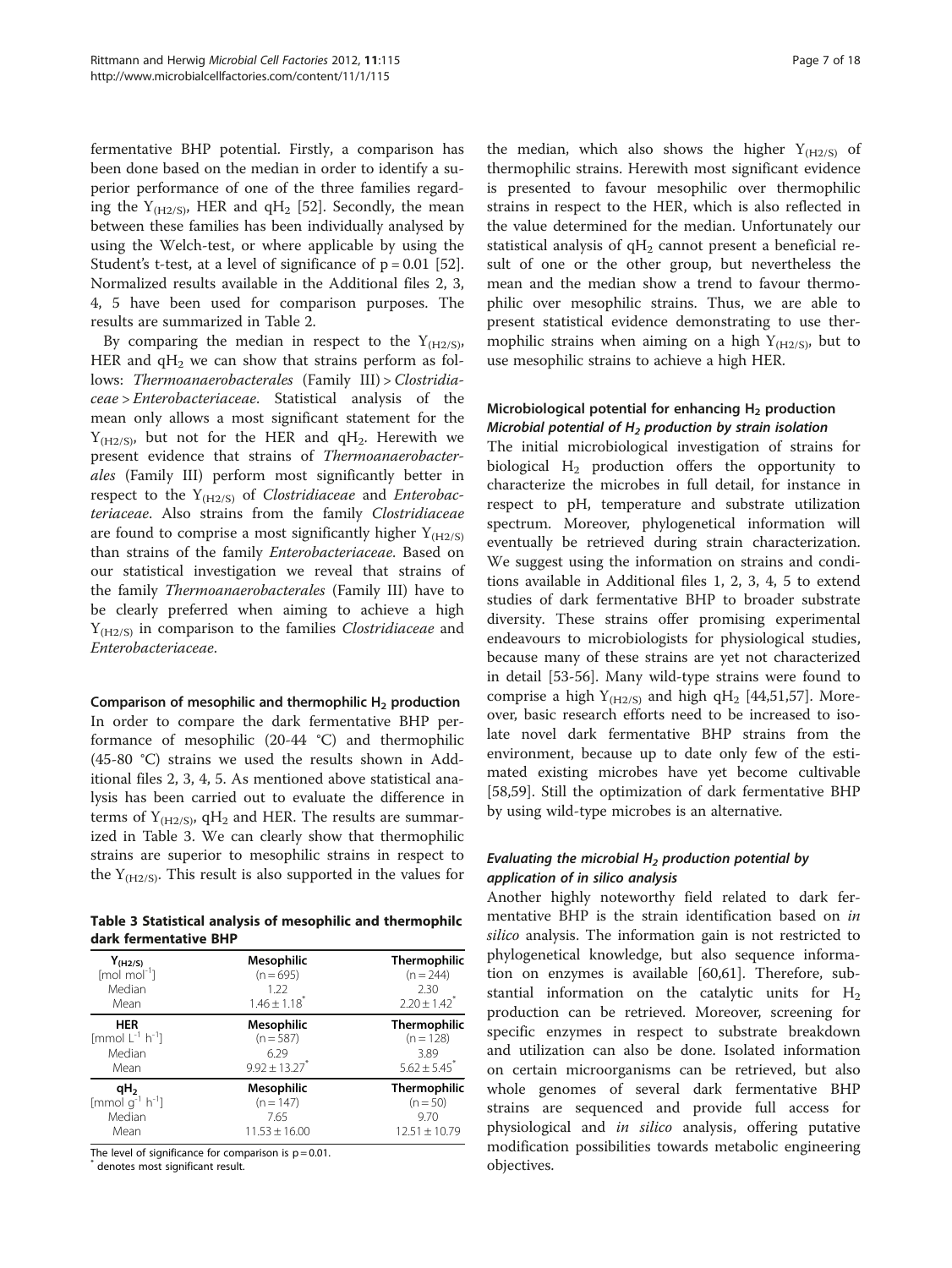# Optimization of  $H_2$  production by application of metabolic engineering

Metabolic engineering is especially important for dark fermentative BHP strains that comprise high  $Y_{(H2/S)}$  and  $qH<sub>2</sub>$ , but whereof high volumetric production rates are either inherently limited by metabolic bottlenecks (i.e. organic acids, solvent and alcohol production) or, when concerning thermophilic strains, by their achievable cell densities. Usually Escherichia coli is the target for metabolic engineering [[62-68](#page-9-0)]. Since Clostridia spp. show high  $Y_{(H2/S)}$  and high qH<sub>2</sub> in comparison to Escherichia spp., metabolic strain engineering is an interesting option in order to increase HER. Nevertheless, Escherichia spp. can be genetically modified relatively easy in respect to their facultative anaerobic growth characteristic [[64,65,67,69\]](#page-9-0), hence, allowing unsophisticated achievable growth in a variety of culture vessels. Clostridia spp., Caldicellulosiruptor spp. and other strict anaerobic genera in turn require more sophisticated cultivation set-up, because they are obligate anaerobes. Nevertheless, strains of both genera have been genetically modified [[64,65,67,69-72\]](#page-9-0). In this respect the application of directed evolution [\[73](#page-10-0)] towards optimization of cultivation conditions or the substrate utilization spectrum could be another favourable approach.

## Biochemical engineering potential for increasing H2 production

#### Optimization of  $H_2$  production by bioprocess engineering

For a robust and commercial usefully application of dark fermentative BHP several factors have to be addressed. Firstly, chemical (i.e. pH, ionic strength,  $CO_2$  solubility) and physical factors (i.e. temperature, partial pressure of  $H_2$  and CO<sub>2</sub>, agitation) influencing the Y<sub>(H2/S)</sub> and qH<sub>2</sub> need to be identified, which are usually already known and differ between various strains [[28,40,](#page-9-0)[74-77](#page-10-0)]. By using open cultivation systems removal of inhibitory gaseous compounds could be and is done by continuous stripping with inert gas. Secondly, factors for increasing the HER (cell retention, end product inhibition) have to be elucidated. In order to enhance the HER, an increase of the biomass concentration is required. This may be accomplished by using membrane filtration to separate unwanted metabolites and retain the biomass within the bioreactor. Hence, fed-batch cultivation for dark fermentative BHP can become a promissing approach.

The medium contains the carbon substrate for biomass and  $H_2$  production and is a very important starting point for optimization during bioprocess development. Many conditions, which are presented in Additional files [1, 2](#page-8-0), [3, 4, 5](#page-8-0), do not properly reflect the status of a pure carbon source for  $H_2$  production. Hence, in many experiments complex medium amendments are used. Since most of the undefined compounds undergo

temporal fluctuations from lot to lot during the production process, its composition is not always consistent. Hence, the use of complex compounds does not easily allow conclusions on the influence of the carbon source on  $H_2$  production. In order to establish a robust bioprocess quantitative work on defined medium needs to be performed for strain characterization. This is an important consideration in order to elucidate the strains growth parameters and inherent potential of  $H_2$ production.

# Use of Design of Experiments strategy for optimization of  $H<sub>2</sub>$  production

Many articles have analysed the impact of the medium composition in order to increase  $Y_{(H2/S)}$ , HER or qH<sub>2</sub> [[35,](#page-9-0)[78-82\]](#page-10-0). These investigations have been performed invariantly, thus by changing only one culture variable, but more and more examinations use the advantage of Design of Experiments (DoE), which has proven to be very successful [[41,55](#page-9-0)[,83](#page-10-0)-[89\]](#page-10-0). This experimental strategy allows multivariate analysis by modification of several variables at one time, and moreover to optimize for the response(s) of interest. During the successive steps of a DoE application, optimization of BHP can be achieved by elucidation of medium components, but also on other products than  $H_2$ , such as  $CO_2$ , organic acids, solvents and alcohols or even other inhibitory compounds. Moreover, the influence of chemical and physical parameters on  $H_2$  production may be included in the investigation. Hence, a comprehensive DoE is much faster in identification of the optimal operation point, to be individually optimized for the bioprocess of interest. DoE screening and successive optimization results in an amended medium composition, identifies the corresponding culture parameters and concomitantly the optimum cultivation conditions for improved  $H_2$  production.

Our review shows the inherent potential and the need for quantitative investigation of pure culture dark fermentative BHP. Especially the elucidation of non-food substrates for  $H_2$  production is possibly of higher potential commercial applicability. From this point of view, the use of complex media for  $H_2$  production could rather represent a putative real case scenario. However, strain characterization is crucial and has to be performed in defined media for elucidation of the strain's full physiological potential. Herewith we propose a set of physiological scalable parameters for characterization and optimization of dark fermentative BHP strains by using bioprocessing. The first step should be a sound investigation by appication of DoE for elucidation of the following culture parameters:  $Y_{(H2/S)}$ , MER and qH<sub>2</sub>. In a successive investigation the addition of complex or undefined medium componets should to be investigated and compared in respect to initial elucidated culture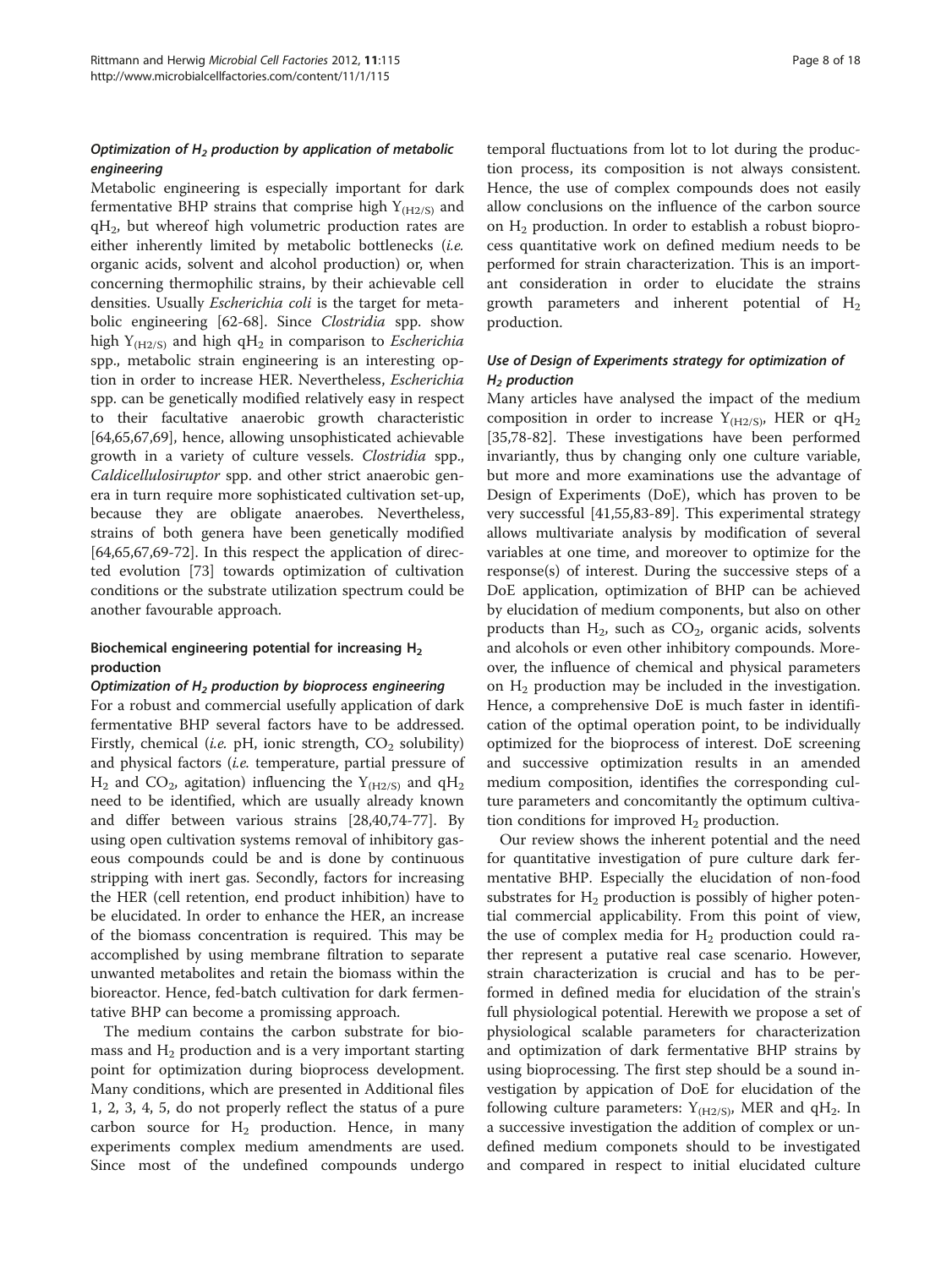<span id="page-8-0"></span>parameters. Hence, future investigations in this field of bioprocessing could be rapidly completed.

# Conclusions

This review summarizes the work done on pure and defined co-culture dark fermentative BHP since the year 1901. Qualitative growth characteristics and quantitative normalized results of  $H_2$  production for more than 2000 conditions are presented. Now these normalized and comparable results become available to the scientific community.

Statistically based evidence shows that thermophilic strains comprise high substrate conversion efficiency, but mesophilic strains achieve high volumetric productivity.

Microbes of Thermoanaerobacterales (Family III) have to be preferred when aiming to achieve a high  $Y_{(H2/S)}$  in comparison to the families Clostridiaceae and Enterobacteriaceae, based on a comprehensive statistical substantiation.

The limited number of results available on dark fermentative BHP from fed-batch cultivations indicates the yet underestimated potential of this bioprocessing application.

For an efficient bioprocess development the optimization of  $H_2$  production by using DoE strategy for medium modification, cultivation condition improvement and inhibitory compound analysis should be preferred and a set of physiological scalable parameters is suggested.

Comparability of key culture parameters of dark fermentative BHP is of utmost importance and thus the following entities should be used for the presentation of results:  $Y_{(H2/S)}$  [mol C-mol<sup>-1</sup>], HER [mmol L<sup>-1</sup> h<sup>-1</sup>] and  $qH_2$  [mmol  $g^{-1}$  h<sup>-1</sup>].

#### Additional files

[Additional file 1:](http://www.biomedcentral.com/content/supplementary/1475-2859-11-115-S1.pdf) Strains reported to produce biohydrogen without the possibility to calculate or retrieve quantitative results [3,4,6,7,48,80,82,90-204].

[Additional file 2:](http://www.biomedcentral.com/content/supplementary/1475-2859-11-115-S2.pdf) Closed batch dark fermentative biohydrogen production [4,29,35,39,42,53-55,64-67,69,78,82,83,85,86,98,120,130, 131,137,142,166,180,182-184,192,194,198,205-314].

[Additional file 3:](http://www.biomedcentral.com/content/supplementary/1475-2859-11-115-S3.pdf) Batch dark fermentative biohydrogen production [28,32,33,45,49,56,57,62,63,65,66,72,76,78,79,81,84,90,96,110,115, 315-369].

[Additional file 4:](http://www.biomedcentral.com/content/supplementary/1475-2859-11-115-S4.pdf) Chemostat culture dark fermentative biohydrogen production [29,34,46,47,56,75,77,96,118,122,124,125,228,257- 260,279,286,291,292,331,353,356,370-400].

[Additional file 5:](http://www.biomedcentral.com/content/supplementary/1475-2859-11-115-S5.pdf) Fed-batch dark fermentative biohydrogen production [38].

#### Abbreviations

BHP: Biological hydrogen production; CH<sub>4</sub>: Methane; C-mol: Moles of carbon; CO<sub>2</sub>: Carbon dioxide; H<sub>2</sub>: Molecular hydrogen; H<sub>2</sub>O: Water; HER: Volumetric hydrogen production rate; qH<sub>2</sub>: Specific hydrogen production rate; Y<sub>(H2/S)</sub>: Moles of hydrogen produced per moles of substrate consumed.

#### Competing interests

The authors declare that they have no competing interests.

#### Authors' contributions

SR reviewed the literature on dark fermentative biohydrogen production, prepared the tables, figures, additional files, performed the statistical analysis, drafted the manuscript and coordinated the review. SR and CH contributed to the conception and design of the manuscript. CH helped to draft the manuscript. All authors have read and approve the final version of the manuscript.

#### Acknowledgements

The authors greatly acknowledge Prof. Dr. Helga Stan-Lotter and Prof. Dr. Peter Holubar for helpful discussions. We want to thank Dr. Christian Dietzsch, DI Arne Seifert and Dr. Oliver Spadiut for critical comments on the manuscript.

Received: 30 March 2012 Accepted: 3 August 2012 Published: 27 August 2012

#### References

- 1. Hoppe-Seyler F: Ueber die Processe der Gährungen und ihre Beziehung zum Leben der Organismen: Erste Abhandlung. Arch Gesamte Physiol 1875, 12:1–17.
- 2. Popoff L: Ueber die Sumpfgasgährung. Arch Gesamte Physiol 1875, 10:113–146.
- 3. Harden A: The chemical action of Bacillus coli communis and similar organisms on carbohydrates and allied compounds. J Chem Soc Trans 1901, 79:610–628.
- 4. Pakes WCC, Jollyman WH: The bacterial decomposition of formic acid into carbon dioxide and hydrogen. J Chem Soc Trans 1901, 79:386-391.
- 5. Peraldo Bicelli L: Hydrogen: a clean energy source. Int J Hydrogen Energ 1986, 11:555–562.
- 6. Bockris JOM: The origin of ideas on a hydrogen economy and its solution to the decay of the environment. Int J Hydrogen Energ 2002, 27:731–740.
- 7. Zajic JE, Margaritis A, Brosseau JD: Microbial hydrogen production from replenishable resources. Int J Hydrogen Energ 1979, 4:385–402.
- 8. Wasserstoff Daten Hydrogen Data.<http://www.h2data.de/>.
- Cherry RS: A hydrogen utopia? Int J Hydrogen Energ 2003, 29:125-129.
- 10. Das D, Khanna N, Veziroglu TN: Recent developments in biological hydrogen production processes. Chem Ind Chem Eng Q 2008, 14:57–67.
- 11. Levin DB, Pitt L, Love M: Biohydrogen production: prospects and limitations to practical application. Int J Hydrogen Energ 2003, 29:173-185.
- 12. Levin DB, Pitt L, Love M: Biohydrogen production: prospects and limitations to practical application. [Erratum to document cited in CA140:166604]. Int J Hydrogen Energ 2004, 29:1425–1426.
- 13. Boddien A, Mellmann D, Gaertner F, Jackstell R, Junge H, Dyson PJ, Laurenczy G, Ludwig R, Beller M: Efficient Dehydrogenation of Formic Acid Using an Iron Catalyst. Science 2011, 333:1733–1736.
- 14. Momirlan M, Veziroglu T: Recent directions of world hydrogen production. Renew Sust Energ Rev 1999, 3:219–231.
- 15. Lopes Pinto FA, Troshina O, Lindblad P: A brief look at three decades of research on cyanobacterial hydrogen evolution. Int J Hydrogen Energ 2002, 27:1209–1215.
- 16. Nandi R, Sengupta S: Microbial production of hydrogen: an overview. Crit Rev Microbiol 1998, 24:61–84.
- 17. Hallenbeck PC, Benemann JR: Biological hydrogen production; fundamentals and limiting processes. Int J Hydrogen Energ 2002, 27:1185–1193.
- 18. Das D, Veziroglu TN: Hydrogen production by biological processes: a survey of literature. Int J Hydrogen Energ 2000, 26:13-28.
- 19. Nath K, Das D: Improvement of fermentative hydrogen production: various approaches. Appl Microbiol Biot 2004, 65:520–529.
- 20. Schuetz K, Happe T, Troshina O, Lindblad P, Leitao E, Oliveira P, Tamagnini P: Cyanobacterial H2 production - a comparative analysis. Planta 2004, 218:350–359.
- 21. Melis A: Green alga hydrogen production: progress, challenges and prospects. Int J Hydrogen Energ 2002, 27:1217–1228.
- 22. Madamwar D, Garg N, Shah V: Cyanobacterial hydrogen production. World J Microb Biot 2001, 16:757–767.
- 23. Benemann JR: Hydrogen production by microalgae. J Appl Phycol 2000, 12:291–300.
- 24. Melis A, Melnicki MR: Integrated biological hydrogen production. Int J Hydrogen Energ 2006, 31:1563–1573.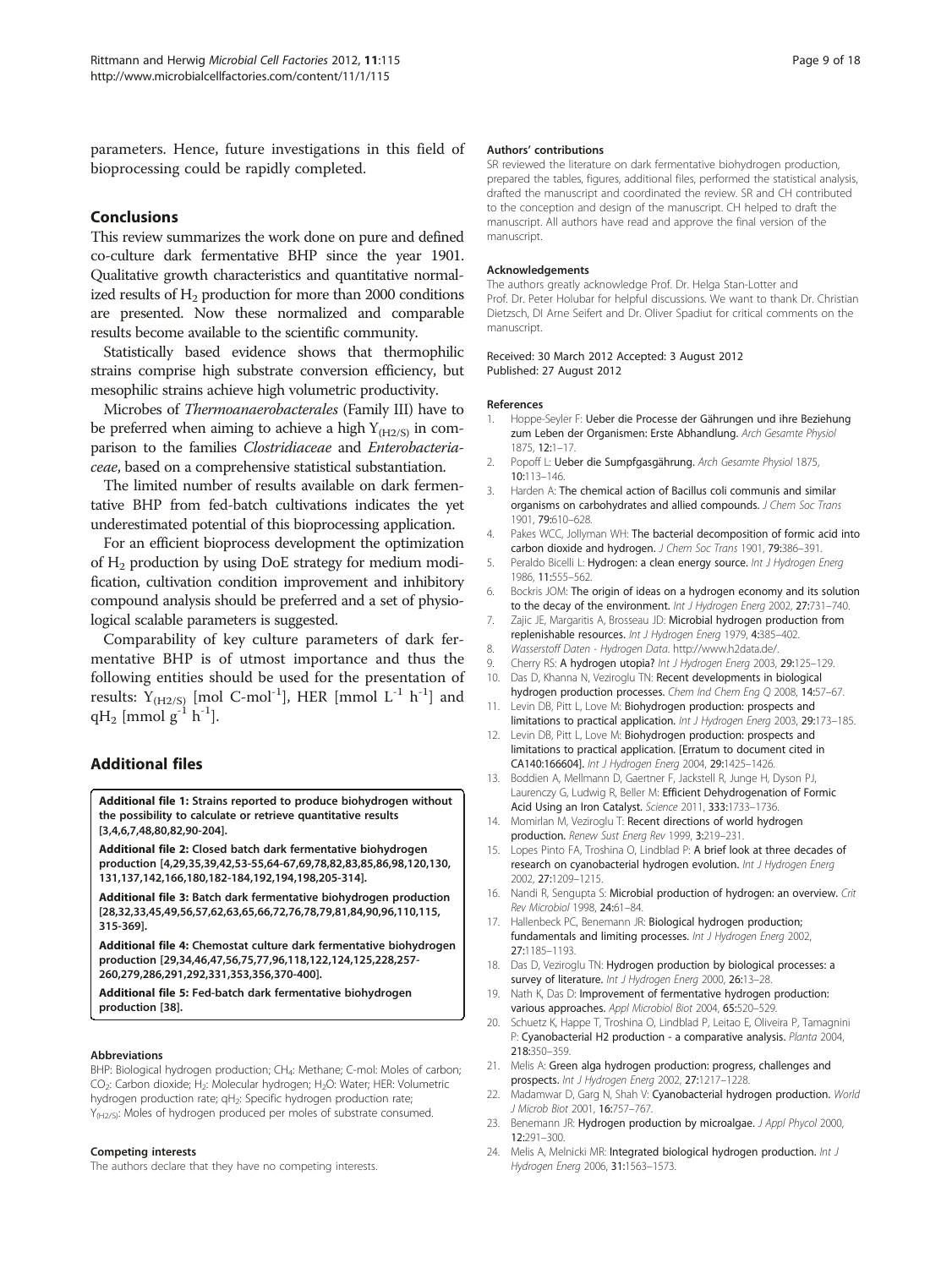- <span id="page-9-0"></span>25. Lee D-J, Show K-Y, Su A: Dark fermentation on biohydrogen production: Pure culture. Bioresource Technol 2011, 102:8393–8402.
- 26. Hallenbeck PC: Fundamentals of the fermentative production of hydrogen. Water Sci Technol 2005, 52:21–29.
- 27. Thauer RK, Jungermann K, Decker K: Energy conservation in chemotrophic anaerobic bacteria. Bacteriol Rev 1977, 41:100–180.
- 28. Willquist K, Claassen PAM, van Niel EWJ: Evaluation of the influence of CO2 on hydrogen production by Caldicellulosiruptor saccharolyticus. Int J Hydrogen Energ 2009, 34:4718–4726.
- 29. Lo Y-C, Chen C-Y, Lee C-M, Chang J-S: Sequential dark-photo fermentation and autotrophic microalgal growth for high-yield and CO2-free biohydrogen production. Int J Hydrogen Energ 2010, 35:10944–10953.
- 30. Rittmann S, Seifert A, Herwig C: Quantitative analysis of media dilution rate effects on Methanothermobacter marburgensis grown in continuous culture on  $H_2$  and  $CO_2$ . Biomass Bioenerg 2012, 36:293-301.
- 31. Levin DB, Zhu H, Beland M, Cicek N, Holbein BE: Potential for hydrogen and methane production from biomass residues in Canada. Bioresource Technol 2006, 98:654–660.
- 32. Khanna N, Kotay SM, Gilbert JJ, Das D: Improvement of biohydrogen production by Enterobacter cloacae IIT-BT 08 under regulated pH. J Biotechnol 2011, 152:9–15.
- 33. Mandal B, Nath K, Das D: Improvement of Biohydrogen Production Under Decreased Partial Pressure of H2 by Enterobacter cloacae. Biotechnol Lett 2006, 28:831–835.
- 34. Zeidan AA, Raadstroem P, van Niel EWJ: Stable coexistence of two Caldicellulosiruptor species in a de novo constructed hydrogenproducing co-culture. Microb Cell Fact 2010, 9:102.
- 35. Ivanova G, Rakhely G, Kovacs KL: Thermophilic biohydrogen production from energy plants by Caldicellulosiruptor saccharolyticus and comparison with related studies. Int J Hydrogen Energ 2009, 34:3659–3670.
- 36. Nielsen J, Villadsen J, Liden G: Bioreaction Engineering Principles. 2nd edition.; 2002.
- 37. Herwig C, Marison I, Von Stockar U: On-line stoichiometry and identification of metabolic state under dynamic process conditions. Biotechnol Bioeng 2001, 75:345–354.
- 38. Liu X, Zhu Y, Yang S-T: Construction and Characterization of ack Deleted Mutant of Clostridium tyrobutyricum for Enhanced Butyric Acid and Hydrogen Production. Biotechnol Prog 2006, 22:1265–1275.
- 39. Malik B, Su WW, Wald HL, Blumentals II, Kelly RM: Growth and gas production for the hyperthermophilic archaebacterium, Pyrococcus furiosus. Biotechnol Bioeng 1989, 34:1050–1057.
- 40. Park W, Hyun SH, Oh S-E, Logan BE, Kim IS: Removal of Headspace CO2 Increases Biological Hydrogen Production. Environ Sci Technol 2005, 39:4416–4420.
- 41. Jo JH, Lee DS, Park D, Park JM: Statistical optimization of key process variables for enhanced hydrogen production by newly isolated Clostridium tyrobutyricum JM1. Int J Hydrogen Energ 2008, 33:5176–5183.
- 42. Xu L, Ren N, Wang X, Jia Y: Biohydrogen production by Ethanoligenens harbinense B49: Nutrient optimization. Int J Hydrogen Energ 2008, 33:6962–6967.
- 43. Blackwell JR, Gilmour DJ: Physiological response of the unicellular green alga Chlorococcum submarinum to rapid changes in salinity. Arch Microbiol 1991, 157:86–91.
- 44. Zeidan AA, van Niel EWJ: A quantitative analysis of hydrogen production efficiency of the extreme thermophile Caldicellulosiruptor owensensis OL. Int J Hydrogen Energ 2010, 35:1128–1137.
- 45. Taguchi F, Mizukami N, Hasegawa K, Saito-Taki T: Microbial conversion of arabinose and xylose to hydrogen by a newly isolated Clostridium sp. No. 2. Can J Microbiol 1994, 40:228–233.
- 46. de Vrije T, Mars AE, Budde MAW, Lai MH, Dijkema C, Waard P, Claassen PAM: Glycolytic pathway and hydrogen yield studies of the extreme thermophile Caldicellulosiruptor saccharolyticus. Appl Microbiol Biot 2007, 74:1358–1367.
- 47. Kumar N, Das D: Continuous hydrogen production by immobilized Enterobacter cloacae IIT-BT 08 using lignocellulosic materials as solid matrices. Enzyme Microb Technol 2001, 29:280–287.
- 48. Herbel Z, Rakhely G, Bagi Z, Ivanova G, Acs N, Kovacs E, Kovacs KL: Exploitation of the extremely thermophilic Caldicellulosiruptor
- 49. Zeidan AA, Van Niel EWJ: Developing a thermophilic hydrogen-producing co-culture for efficient utilization of mixed sugars. Int J Hydrogen Energ 2009, 34:4524–4528.
- 50. van de Werken HJG, Verhaart MRA, VanFossen AL, Willquist K, Lewis DL, Nichols JD, Goorissen HP, Mongodin EF, Nelson KE, van Niel EWJ, et al: Hydrogenomics of the extremely thermophilic bacterium Caldicellulosiruptor saccharolyticus. Appl Environ Microb 2008, 74:6720–6729.
- 51. Willquist K, Zeidan AA, van Niel EWJ: Physiological characteristics of the extreme thermophile Caldicellulosiruptor saccharolyticus: an efficient hydrogen cell factory. Microb Cell Fact 2010, 9:89.
- 52. Datalab. [http://www.lohninger.com/datalab/en\\_home.html.](http://www.lohninger.com/datalab/en_home.html)
- 53. Ho K-L, Lee D-J: Harvesting biohydrogen from cellobiose from sulfide or nitrite-containing wastewaters using Clostridium sp. R1. Bioresource Technol 2011, 102:8547–8549.
- 54. Lo Y-C, Huang C-Y, Cheng C-L, Lin C-Y, Chang J-S: Characterization of cellulolytic enzymes and bioH2 production from anaerobic thermophilic Clostridium sp. TCW1. Bioresour Technol 2011, 102:8384–8392.
- 55. Pan CM, Fan YT, Xing Y, Hou HW, Zhang ML: Statistical optimization of process parameters on biohydrogen production from glucose by Clostridium sp. Fanp2. Bioresource Technol 2008, 99:3146–3154.
- 56. Yokoi H, Aratake T, Hirose J, Hayashi S, Takasaki Y: Simultaneous production of hydrogen and bioflocculant by Enterobacter sp. BY-29. World J Microb Biot 2001, 17:609–613.
- 57. van Niel EWJ, Budde MAW, de Haas GG, van der Wal FJ, Claassen PAM, Stams AJM: Distinctive properties of high hydrogen producing extreme thermophiles, Caldicellulosiruptor saccharolyticus and Thermotoga elfii. Int J Hydrogen Energ 2002, 27:1391–1398.
- 58. Barer MR, Harwood CR: Bacterial viability and culturability. Adv Microb Physiol 1999, 41:93–137.
- 59. Xu J: Microbial ecology in the age of genomics and metagenomics: concepts, tools, and recent advances. Mol Ecol 2006, 15:1713–1731.
- 60. Kalia VC, Lal S, Ghai R, Mandal M, Chauhan A: Mining genomic databases to identify novel hydrogen producers. Trends Biotechnol 2003, 21:152–156.
- 61. Kalia VC, Purohit HJ: Microbial diversity and genomics in aid of bioenergy. J Ind Microbiol Biotechnol 2008, 35:403–419.
- 62. Redwood MD, Mikheenko IP, Sargent F, Macaskie LE: Dissecting the roles of Escherichia coli hydrogenases in biohydrogen production. FEMS Microbiol Lett 2008, 278:48–55.
- 63. Yoshida A, Nishimura T, Kawaguchi H, Inui M, Yukawa H: Enhanced hydrogen production from formic acid by formate hydrogen lyaseoverexpressing Escherichia coli strains. Appl Environ Microb 2005, 71:6762–6768.
- 64. Maeda T, Sanchez-Torres V, Wood TK: Enhanced hydrogen production from glucose by metabolically engineered Escherichia coli. Appl Microbiol Biot 2007, 77:879–890.
- 65. Maeda T, Sanchez-Torres V, Wood TK: Metabolic engineering to enhance bacterial hydrogen production. Microb Biotechnol 2008, 1:30–39.
- 66. Maeda T, Sanchez-Torres V, Wood TK: Protein engineering of hydrogenase 3 to enhance hydrogen production. Appl Microbiol Biot 2008, 79:77–86.
- 67. Maeda T, Vardar G, Self WT, Wood TK: Inhibition of hydrogen uptake in Escherichia coli by expressing the hydrogenase from the cyanobacterium Synechocystis sp. PCC 6803. BMC Biotechnol 2007, 7:25.
- 68. Vardar-Schara G, Maeda T, Wood TK: Metabolically engineered bacteria for producing hydrogen via fermentation. Microb Biotechnol 2008, 1:107–125.
- 69. Sanchez-Torres V, Maeda T, Wood TK: Protein engineering of the transcriptional activator FhlA to enhance hydrogen production in Escherichia coli. Appl Environ Microb 2009, 75:5639–5646.
- 70. Gonzalez-Pajuelo M, Meynial-Salles I, Mendes F, Soucaille P, Vasconcelos I: Microbial conversion of glycerol to 1,3-propanediol: Physiological comparison of a natural producer, Clostridium butyricum VPI 3266, and an engineered strain, Clostridium acetobutylicum DG1(pSPD5). Appl Environ Microb 2006, 72:96–101.
- 71. Guedon E, Desvaux M, Petitdemange H: Improvement of cellulolytic properties of Clostridium cellulolyticum by metabolic engineering. Appl Environ Microb 2002, 68:53–58.
- 72. Morimoto K, Kimura T, Sakka K, Ohmiya K: Overexpression of a hydrogenase gene in Clostridium paraputrificum to enhance hydrogen gas production. FEMS Microbiol Lett 2005, 246:229–234.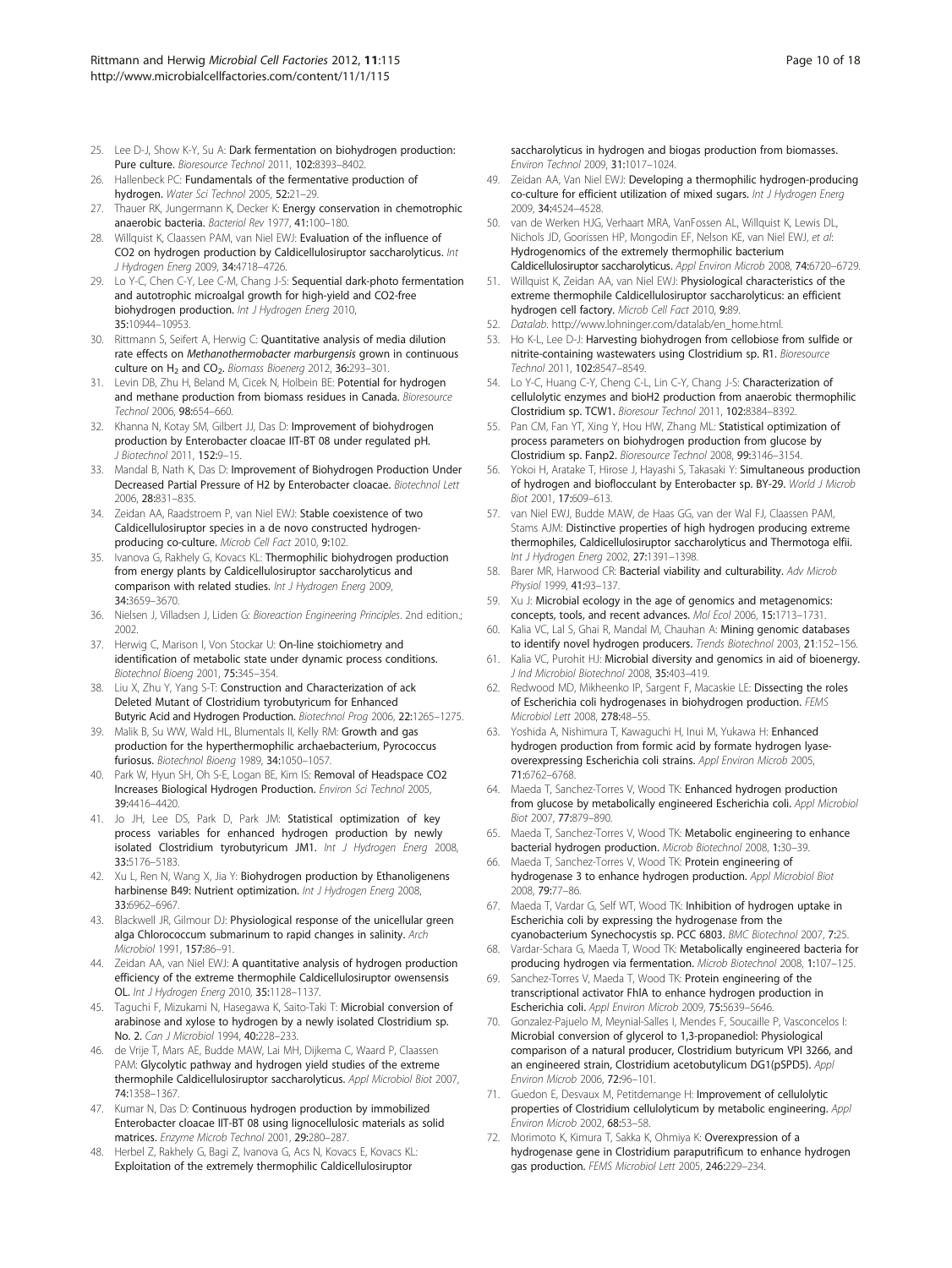- <span id="page-10-0"></span>73. Lin Z, Thorsen T, Arnold FH: Functional expression of horseradish peroxidase in E. coli by directed evolution. Biotechnol Prog 1999, 15:467–471.
- 74. Wang J, Wan W: Factors influencing fermentative hydrogen production: A review. Int J Hydrogen Energ 2009, 34:799–811.
- 75. van Groenestijn JW, Geelhoed JS, Goorissen HP, Meesters KPM, Stams AJM, Claassen PAM: Performance and population analysis of a non-sterile trickle bed reactor inoculated with Caldicellulosiruptor saccharolyticus, a thermophilic hydrogen producer. Biotechnol Bioeng 2009, 102:1361–1367.
- 76. Wang XJ, Ren NQ, Xiang WS, Guo WQ: Influence of gaseous end-products inhibition and nutrient limitations on the growth and hydrogen production by hydrogen-producing fermentative bacterial B49. Int J Hydrogen Energ 2007, 32:748–754.
- 77. Collet C, Gaudard O, Peringer P, Schwitzguebel J-P: Acetate production from lactose by Clostridium thermolacticum and hydrogen-scavenging microorganisms in continuous culture-Effect of hydrogen partial pressure. J Biotechnol 2005, 118:328–338.
- 78. Balint B, Bagi Z, Toth A, Rakhely G, Perei K, Kovacs KL: Utilization of keratincontaining biowaste to produce biohydrogen. Appl Microbiol Biot 2005, 69:404–410.
- 79. Kadar Z, De Vrije T, Van Noorden GE, Budde MAW, Szengyel Z, Reczey K, Claassen PAM: Yields from glucose, xylose, and paper sludge hydrolysate during hydrogen production by the extreme thermophile Caldicellulosiruptor saccharolyticus. Appl Biochem Biotechnol 2004, 113–116:497–508.
- 80. Lo Y-C, Bai M-D, Chen W-M, Chang J-S: Cellulosic hydrogen production with a sequencing bacterial hydrolysis and dark fermentation strategy. Bioresource Technol 2008, 99:8299–8303.
- 81. Ogino H, Miura T, Ishimi K, Seki M, Yoshida H: Hydrogen Production from Glucose by Anaerobes. Biotechnol Prog 2005, 21:1786–1788.
- 82. Pan C-M, Fan Y-T, Zhao P, Hou H-W: Fermentative hydrogen production by the newly isolated Clostridium beijerinckii Fanp3. Int J Hydrogen Energ 2008, 33:5383–5391.
- 83. Guo W-Q, Ren N-Q, Wang X-J, Xiang W-S, Ding J, You Y, Liu B-F: Optimization of culture conditions for hydrogen production by Ethanoligenens harbinense B49 using response surface methodology. Bioresource Technol 2008, 100:1192–1196.
- 84. Ghosh D, Hallenbeck PC: Response surface methodology for process parameter optimization of hydrogen yield by the metabolically engineered strain Escherichia coli DJT135. Bioresource Technol 2010, 101:1820–1825.
- 85. Long C-N, Cui J-J, Liu Z-T, Liu Y-T, Long M-N, Hu Z: Statistical optimization of fermentative hydrogen production from xylose by newly isolated Enterobacter sp. CN1. Int J Hydrogen Energ 2010, 35:6657–6664.
- 86. Jo JH, Lee DS, Park D, Choe W-S, Park JM: Optimization of key process variables for enhanced hydrogen production by Enterobacter aerogenes using statistical methods. Bioresource Technol 2008, 99:2061–2066.
- 87. Wang J, Wan W: Optimization of fermentative hydrogen production process by response surface methodology. Int J Hydrogen Energ 2008, 33:6976–6984.
- 88. Hallenbeck PC, Ghosh D: Advances in fermentative biohydrogen production: the way forward? Trends Biotechnol 2009, 27:287-297.
- 89. Mu Y, Wang G, Yu H-Q: Response surface methodological analysis on biohydrogen production by enriched anaerobic cultures. Enzyme Microb Technol 2006, 38:905–913.
- 90. Kuhn M, Steinbuechel A, Schlegel HG: Hydrogen evolution by strictly aerobic hydrogen bacteria under anaerobic conditions. J Bacteriol 1984, 159:633–639.
- 91. Garnova ES, Zhilina TN, Tourova TP, Kostrikina NA, Zavarzin GA: Anaerobic, alkaliphilic, saccharolytic bacterium Alkalibacter saccharofermentans gen. nov., sp. nov. from a soda lake in the Transbaikal region of Russia. Extremophiles 2004, 8:309–316.
- 92. Adams CJ, Redmond MC, Valentine DL: Pure-culture growth of fermentative bacteria, facilitated by H2 removal: bioenergetics and H2 production. Appl Environ Microb 2006, 72:1079–1085.
- 93. Engle M, Li Y, Woese C, Wiegel J: Isolation and characterization of a novel alkalitolerant thermophile, Anaerobranca horikoshii gen. nov., sp. nov. Int J Syst Bacteriol 1995, 45:454–461.
- 94. Strömpl C, Tindall BJ, Jarvis GN, Lunsdorf H, Moore ERB, Hippe H: A re-evaluation of the taxonomy of the genus Anaerovibrio, with the reclassification of Anaerovibrio glycerini as Anaerosinus glycerini gen.

nov., comb. nov., and Anaerovibrio burkinabensis as Anaeroarcus burkinensis [corrig.] gen. nov., comb. nov. Int J Syst Bacteriol 1999, 49:1861–1872.

- 95. Prins RA, Lankhorst A, van der Meer P, Van Nevel CJ: Some characteristics of Anaerovibrio lipolytica a rumen lipolytic organism. A van Leeuw J Microb 1975, 41:1–11.
- 96. Kalia VC, Jain SR, Kumar A, Joshi AP: Fermentation of biowaste to H2 by Bacillus licheniformis. World J Microb Biot 1994, 10:224–227.
- 97. Sonakya V, Raizada N, Kalia VC: Microbial and enzymatic improvement of anaerobic digestion of waste biomass. Biotechnol Lett 2001, 23:1463–1466.
- Chen M, Wolin MJ: Influence of heme and vitamin B12 on growth and fermentations of Bacteroides species. J Bacteriol 1981, 145:466–471.
- 99. Onyenwoke RU, Lee Y-J, Dabrowski S, Ahring BK, Wiegel J: Reclassification of Thermoanaerobium acetigenum as Caldicellulosiruptor acetigenus comb. nov. and emendation of the genus description. Int J Syst Evol Microbiol 2006, 56:1391–1395.
- 100. Bredholt S, Sonne-Hansen J, Nielsen P, Mathrani IM, Ahring BK: Caldicellulosiruptor kristjanssonii sp. nov., a cellulolytic, extremely thermophilic, anaerobic bacterium. Int J Syst Bacteriol 1999, 49:991-996.
- 101. Huang CY, Patel BK, Mah RA, Baresi L: Caldicellulosiruptor owensensis sp. nov., an anaerobic, extremely thermophilic, xylanolytic bacterium. Int J Syst Bacteriol 1998, 48(1):91–97.
- 102. van Niel EWJ, Claassen PAM, Stams AJM: Substrate and product inhibition of hydrogen production by the extreme thermophile, Caldicellulosiruptor saccharolyticus. Biotechnol Bioeng 2003, 81:255–262.
- 103. Panagiotopoulos IA, Bakker RR, Budde MAW, de Vrije T, Claassen PAM, Koukios EG: Fermentative hydrogen production from pretreated biomass: A comparative study. Bioresource Technol 2009, 100:6331–6338.
- 104. Kadar Z, De Vrije T, Budde MAW, Szengyel Z, Reczey K, Claassen PAM: Hydrogen production from paper sludge hydrolysate. Appl Biochem Biotechnol 2003, 105–108:557–566.
- 105. Kanayama H, Sode K, Karube I: Basic studies of hydrogen evolution by Escherichia coli containing a cloned Citrobacter freundii hydrogenase gene. Appl Biochem Biotechnol 1987, 15:97–106.
- 106. Datta R, Zeikus JG: Modulation of acetone-butanol-ethanol fermentation by carbon monoxide and organic acids. Appl Environ Microbiol 1985, 49:522–529.
- 107. Bowman KS, Rainey FA, Moe WM: Production of hydrogen by Clostridium species in the presence of chlorinated solvents. FEMS Microbiol Lett 2009, 290:188–194.
- 108. Yang JC, Chynoweth DP, Williams DS, Li A: Clostridium aldrichii sp. nov., a cellulolytic mesophile inhabiting a wood-fermenting anaerobic digester. Int J Syst Bacteriol 1990, 40:268-272.
- 109. Shcherbakova VA, Chuvilskaya NA, Rivkina EM, Pecheritsyna SA, Laurinavichius KS, Suzina NE, Osipov GA, Lysenko AM, Gilichinsky DA, Akimenko VK: Novel psychrophilic anaerobic spore-forming bacterium from the overcooled water brine in permafrost: description Clostridium algoriphilum sp. nov. Extremophiles 2005, 9:239–246.
- 110. Jayasinghearachchi HS, Singh S, Sarma PM, Aginihotri A, Lal B: Fermentative hydrogen production by new marine Clostridium amygdalinum strain C9 isolated from offshore crude oil pipeline. Int J Hydrogen Energ 2010, 35:6665–6673.
- 111. Hatch JL, Finneran KT: Influence of reduced electron shuttling compounds on biological H2 production in the fermentative pure culture Clostridium beijerinckii. Curr Microbiol 2008, 56:268–273.
- 112. Wang CC, Chang CW, Chu CP, Lee DJ, Chang BV, Liao CS: Hydrogen Production from Wastewater Sludge Using a Clostridium Strain. J Environ Sci Health Part A Toxic/Hazard Subst Environ Eng 2003, A38:1867–1875.
- 113. Wang CC, Chang CW, Chu CP, Lee DJ, Chang BV, Liao CS: Producing hydrogen from wastewater sludge by Clostridium bifermentans. J Biotechnol 2003, 102:83–92.
- 114. Li D, Chen H: Biological hydrogen production from steam-exploded straw by simultaneous saccharification and fermentation. Int J Hydrogen Energ 2007, 32:1742–1748.
- 115. Chen W-M, Tseng Z-J, Lee K-S, Chang J-S: Fermentative hydrogen production with Clostridium butyricum CGS5 isolated from anaerobic sewage sludge. Int J Hydrogen Energ 2005, 30:1063–1070.
- 116. Wang M-Y, Olson BH, Chang J-S: Relationship among growth parameters for Clostridium butyricum, hydA gene expression, and biohydrogen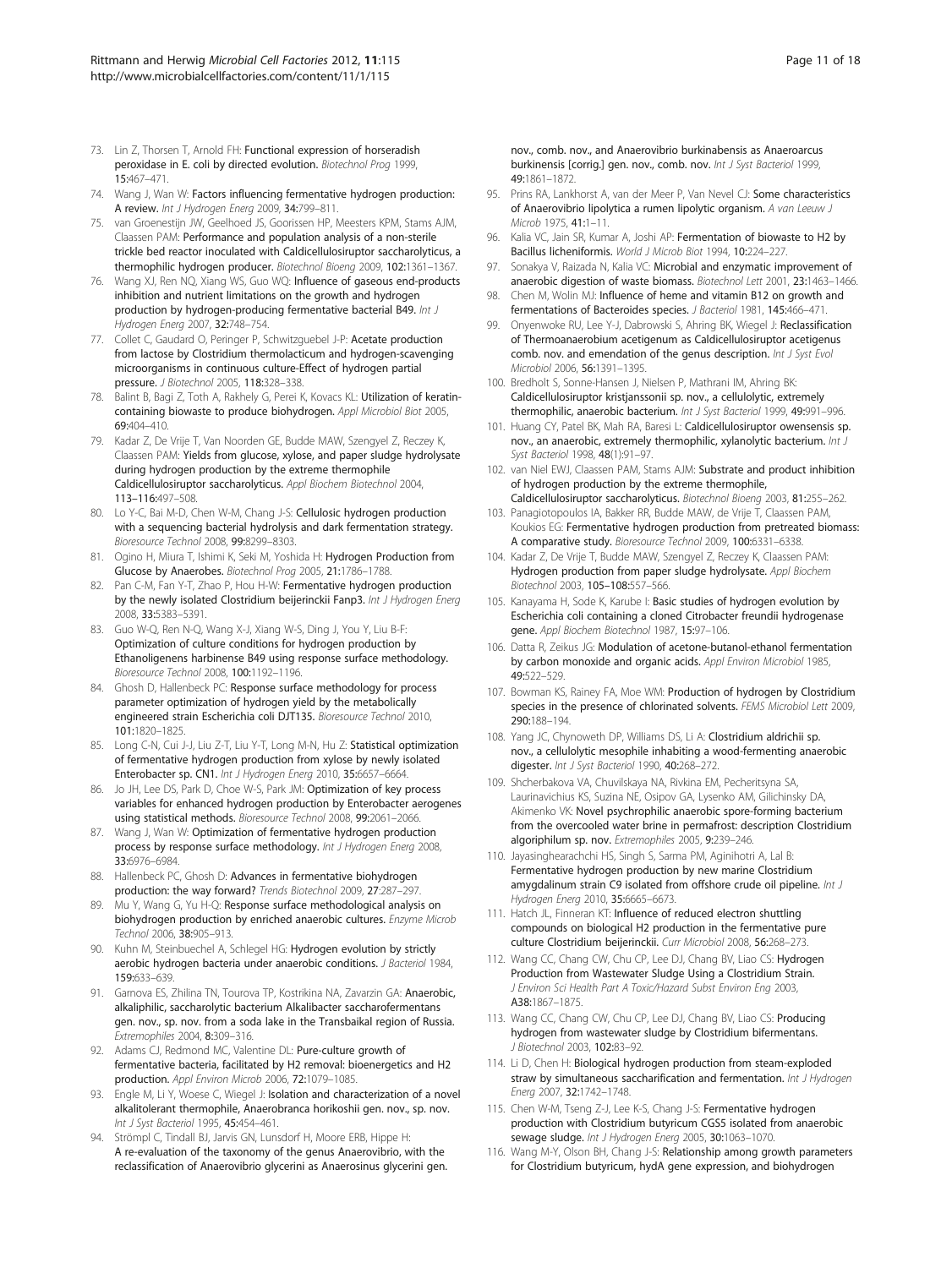production in a sucrose-supplemented batch reactor. Appl Microbiol Biot 2008, 78:525–532.

- 117. Saratale GD, Saratale RG, Lo Y-C, Chang J-S: Multicomponent cellulase production by Cellulomonas biazotea NCIM-2550 and its applications for cellulosic biohydrogen production. Biotechnol Prog 2010, 26:406–416.
- 118. Solomon BO, Zeng AP, Biebl H, Schlieker H, Posten C, Deckwer WD: Comparison of the energetic efficiencies of hydrogen and oxychemicals formation in Klebsiella pneumoniae and Clostridium butyricum during anaerobic growth on glycerol. J Biotechnol 1995, 39:107-117
- 119. Zhu H, Wakayama T, Asada Y, Miyake J: Hydrogen production by four cultures with participation by anoxygenic phototrophic bacterium and anaerobic bacteria in the presence of NH4+. Int J Hydrogen Energ 2001, 26:1149–1154.
- 120. Karube I, Matsunaga T, Tsuru S, Suzuki S: Continuous hydrogen production by immobilized whole cells of Clostridium butyricum. Biochim Biophys Acta, Gen Subj 1976, 444:338–343.
- 121. Suzuki S, Karube I, Matsunaga T, Kuriyama S, Suzuki N, Shirogami T, Takamura T: Biochemical energy conversion using immobilized whole cells of Clostridium butyricum. Biochimie 1980, 62:353–358.
- 122. Yokoi H, Tokushige T, Hirose J, Hayashi S, Takasaki Y: H2 production from starch by a mixed culture of Clostridium butyricum and Enterobacter aerogenes. Biotechnol Lett 1998, 20:143–147.
- 123. Van Andel JG, Zoutberg GR, Crabbendam PM, Breure AM: Glucose fermentation by Clostridium butyricum grown under a self-generated gas atmosphere in chemostat culture. Appl Microbiol Biot 1985, 23:21–26.
- 124. Heyndrickx M, De Vos P, Vancanneyt M, De Ley J: The fermentation of glycerol by Clostridium butyricum LMG 1212  $t<sub>2</sub>$  and C. pasteurianum LMG 3285. Appl Microbiol Biot 1991, 34:637–642.
- 125. Heyndrickx M, De Vos P, Speybrouck A, De Ley J: Fermentation of mannitol by Clostridium butyricum: role of acetate as an external hydrogen acceptor. Appl Microbiol Biot 1989, 31:323–328.
- 126. Kim M-S, Baek J-S, Yun Y-S, Sim SJ, Park S, Kim S-C: Hydrogen production from Chlamydomonas reinhardtii biomass using a two-step conversion process: Anaerobic conversion and photosynthetic fermentation. Int J Hydrogen Energ 2006, 31:812–816.
- 127. Brisbarre N, Fardeau M-L, Cueff V, Cayol J-L, Barbier G, Cilia V, Ravot G, Thomas P, Garcia J-L, Ollivier B: Clostridium caminithermale sp. nov., a slightly halophilic and moderately thermophilic bacterium isolated from an Atlantic deep-sea hydrothermal chimney. Int J Syst Evol Microbiol 2003, 53:1043–1049.
- 128. Hungate RE: Studies on cellulose fermentation. I. The culture physiology of an anaerobic cellulose-digesting bacterium. J Bacteriol 1944, 48:499-513.
- 129. Gehin A, Cailliez C, Petitdemange E, Benoit L: Studies of Clostridium cellulolyticum ATCC 35319 under dialysis and co-culture conditions. Lett Appl Microbiol 1996, 23:208–212.
- 130. Doerner C, Schink B: Clostridium homopropionicum sp. nov., a new strict anaerobe growing with 2-, 3-, or 4-hydroxybutyrate. Arch Microbiol 1990, 154:342–348.
- 131. Monserrate E, Leschine SB, Canale-Parola E: Clostridium hungatei sp. nov., a mesophilic, N2-fixing cellulolytic bacterium isolated from soil. Int J Syst Evol Microbiol 2001, 51:123–132.
- 132. Thauer RK, Jungermann K, Henninger H, Wenning J, Decker K: Energy metabolism of Clostridium kluyveri. Eur J Biochem 1968, 4:173–180.
- 133. Varel VH: Reisolation and characterization of Clostridium longisporum, a ruminal sporeforming cellulolytic anaerobe. Arch Microbiol 1989, 152:209–214.
- 134. Oren A: Clostridium lortetii sp. nov., a halophilic obligatory anaerobic bacterium producing endospores with attached gas vacuoles. Arch Microbiol 1983, 136:42–48.
- 135. Mechichi T, Labat M, Patel BKC, Woo THS, Thomas P, Garcia J-L: Clostridium methoxybenzovorans sp. nov., a new aromatic o-demethylating homoacetogen from an olive mill wastewater treatment digester. Int J Syst Bacteriol 1999, 49:1201–1209.
- 136. Himelbloom BH, Canale-Parola E: Clostridium methylpentosum sp. nov.: a ring-shaped intestinal bacterium that ferments only methylpentoses and pentoses. Arch Microbiol 1989, 151:287–293.
- 137. Mechichi T, Fardeau M-L, Labat M, Garcia J-L, Verhe F, Patel BKC: Clostridium peptidivorans sp. nov., a peptide-fermenting bacterium from an olive mill wastewater treatment digester. Int J Syst Evol Microbiol 2000, 50:1259–1264.
- 138. Warnick TA, Methe BA, Leschine SB: Clostridium phytofermentans sp. nov., a cellulolytic mesophile from forest soil. Int J Syst Evol Microbiol 2002, 52:1155–1160.
- 139. Park HS, Kim BH, Kim HS, Kim HJ, Kim GT, Kim M, Chang IS, Park YK, Chang HI: A novel electrochemically active and Fe(III)-reducing bacterium phylogenetically related to Clostridium butyricum isolated from a microbial fuel cell. Anaerobe 2001, 7:297–306.
- 140. Lamed RJ, Lobos JH, Su TM: Effects of stirring and hydrogen on fermentation products of Clostridium thermocellum. Appl Environ Microb 1988, 54:1216–1221.
- 141. Sparling R, Risbey D, Poggi-Varaldo HM: Hydrogen production from inhibited anaerobic composters. Int J Hydrogen Energ 1997, 22:563–566.
- 142. Liu Y, Yu P, Song X, Qu Y: Hydrogen production from cellulose by coculture of Clostridium thermocellum JN4 and Thermoanaerobacterium thermosaccharolyticum GD17. Int J Hydrogen Energ 2008, 33:2927–2933.
- 143. Bothun GD, Knutson BL, Berberich JA, Strobel HJ, Nokes SE: Metabolic selectivity and growth of Clostridium thermocellum in continuous culture under elevated hydrostatic pressure. Appl Microbiol Biot 2004, 65:149–157.
- 144. Ng TK, Ben-Bassat A, Zeikus JG: Ethanol production by thermophilic bacteria: fermentation of cellulosic substrates by cocultures of Clostridium thermocellum and Clostridium thermohydrosulfuricum. Appl Environ Microb 1981, 41:1337–1343.
- 145. Wiegel J, Ljungdahl LG, Rawson JR: Isolation from soil and properties of the extreme thermophile Clostridium thermohydrosulfuricum. J Bacteriol 1979, 139:800–810.
- 146. Zhu Y, Yang S-T: Effect of pH on metabolic pathway shift in fermentation of xylose by Clostridium tyrobutyricum. J Biotechnol 2004, 110:143–157.
- 147. Mechichi T, Labat M, Garcia JL, Thomas P, Patel BKC: Characterization of a new xylanolytic bacterium, Clostridium xylanovorans sp. nov. Syst Appl Microbiol 1999, 22:366–371.
- 148. Etchebehere C, Pavan ME, Zorzopulos J, Soubes M, Muxi L: Coprothermobacter platensis sp. nov., a new anaerobic proteolytic thermophilic bacterium isolated from an anaerobic mesophilic sludge. Int J Syst Bacteriol 1998, 48:1297–1304.
- 149. Lupton FS, Conrad R, Zeikus JG: Physiological function of hydrogen metabolism during growth of sulfidogenic bacteria on organic substrates. *J Bacteriol* 1984, 159:843-849.
- 150. Voordouw G: Carbon monoxide cycling by Desulfovibrio vulgaris Hildenborough. J Bacteriol 2002, 184:5903–5911.
- 151. Surkov AV, Dubinina GA, Lysenko AM, Glockner FO, Kuever J: Dethiosulfovibrio russensis sp. nov., Dethiosulfovibrio marinus sp. nov. and Dethiosulfovibrio acidaminovorans sp. nov., novel anaerobic, thiosulfate- and sulfur-reducing bacteria isolated from "Thiodendron" sulfur mats in different saline environments. Int J Syst Evol Microbiol 2001, 51:327–337.
- 152. Trchounian A, Bagramyan K, Poladian A: Formate hydrogenlyase is needed for proton-potassium exchange through the F0F1-ATPase and the TrkA system in anaerobically grown and glycolyzing Escherichia coli. Curr Microbiol 1997, 35:201–206.
- 153. Penfold DW, Sargent F, Macaskie LE: Inactivation of the Escherichia coli K-12 twin-arginine translocation system promotes increased hydrogen production. FEMS Microbiol Lett 2006, 262:135–137.
- 154. Agapakis CM, Ducat DC, Boyle PM, Wintermute EH, Way JC, Silver PA: Insulation of a synthetic hydrogen metabolism circuit in bacteria. J Biol Eng 2010, 4:3.
- 155. Wells MA, Mercer J, Mott RA, Pereira-Medrano AG, Burja AM, Radianingtyas H, Wright PC: Engineering a non-native hydrogen production pathway into Escherichia coli via a cyanobacterial [NiFe] hydrogenase. Metab Eng 2011, 13:445–453.
- 156. Podesta JJ, Gutierrez-Navarro AM, Estrella CN, Esteso MA: Electrochemical measurement of trace concentrations of biological hydrogen produced by Enterobacteriaceae. Res Microbiol 1997, 148:87–93.
- 157. Stickland LH: The bacterial decomposition of formic acid. Biochem J 1929, 23:1187–1198.
- 158. Mnatsakanyan N, Bagramyan K, Trchounian A: Hydrogenase 3 but not hydrogenase 4 is major in hydrogen gas production by Escherichia coli formate hydrogenlyase at acidic pH and in the presence of external formate. Cell Biochem Biophys 2004, 41:357–365.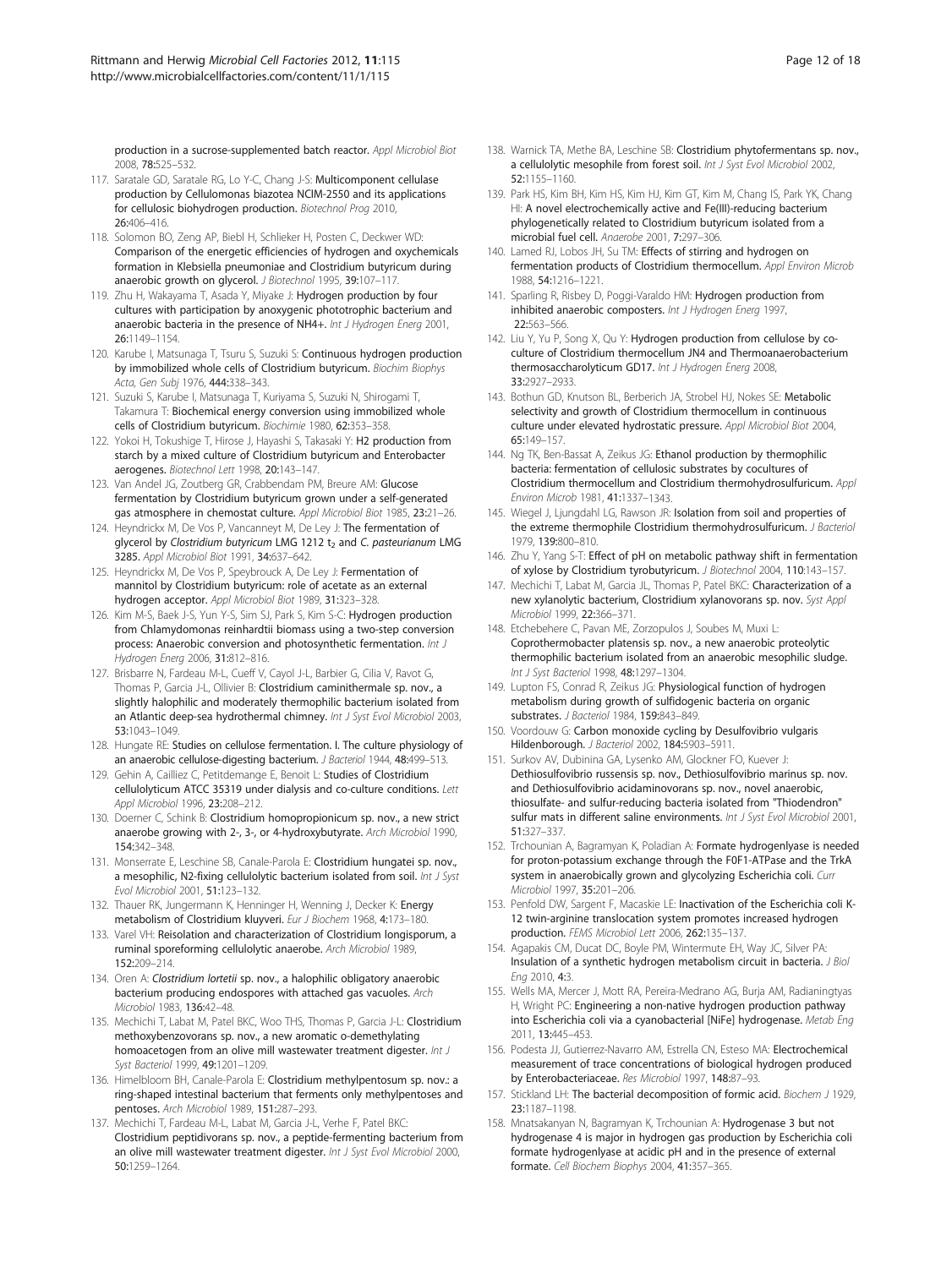- 159. Bagramyan K, Mnatsakanyan N, Poladian A, Vassilian A, Trchounian A: The roles of hydrogenases 3 and 4, and the F0F1-ATPase, in H2 production by Escherichia coli at alkaline and acidic pH. FEBS Lett 2002, 516:172–178.
- 160. Trchounian A, Ohanjanyan Y, Bagramyan K, Vardanian V, Zakharyan E, Vassilian A, Davtian M: Relationship of the Escherichia coli TrkA system of potassium ion uptake with the F0F1-ATPase under growth conditions without anaerobic or aerobic respiration. Biosci Rep 1998, 18:143-154.
- 161. Nandi R, Bhattacharyya PK, Bhaduri AN, Sengupta S: Synthesis and lysis of formate by immobilized cells of Escherichia coli. Biotechnol Bioeng 1992, 39:775–780.
- 162. Hatchikian EC, Forget N, Bernadac A, Alazard D, Ollivier B: Involvement of a single periplasmic hydrogenase for both hydrogen uptake and production in some Desulfovibrio species. Res Microbiol 1995, 146:129–141.
- 163. Xing D, Ren N, Li Q, Lin M, Wang A, Zhao L: Ethanoligenens harbinense gen. nov., sp. nov., isolated from molasses wastewater. Int J Syst Evol Microbiol 2006, 56:755–760.
- 164. Andrews KT, Patel BK: Fervidobacterium gondwanense sp. nov., a new thermophilic anaerobic bacterium isolated from nonvolcanically heated geothermal waters of the Great Artesian Basin of Australia. Int J Syst Bacteriol 1996, 46:265–269.
- 165. van Ooteghem SA, Jones A, Van der Lelie D, Dong B, Mahajan D: H2 production and carbon utilization by Thermotoga neapolitana under anaerobic and microaerobic growth conditions. Biotechnol Lett 2004, 26:1223–1232.
- 166. Cord-Ruwisch R, Lovley DR, Schink B: Growth of Geobacter sulfurreducens with acetate in syntrophic cooperation with hydrogen-oxidizing anaerobic partners. Appl Environ Microb 1998, 64:2232–2236.
- 167. Loiret FG, Ortega E, Kleiner D, Ortega-Rodes P, Rodes R, Dong Z: A putative new endophytic nitrogen-fixing bacterium Pantoea sp. from sugarcane. J Appl Microbiol 2004, 97:504–511.
- 168. Brown SD, Begemann MB, Mormile MR, Wall JD, Han CS, Goodwin LA, Pitluck S, Land ML, Hauser LJ, Elias DA: Complete genome sequence of the haloalkaliphilic, hydrogen-producing bacterium Halanaerobium hydrogeniformans. J Bacteriol 2011, 193:3682–3683.
- 169. Cayol JL, Ollivier B, Patel BK, Ageron E, Grimont PA, Prensier G, Garcia JL: Haloanaerobium lacusroseus sp. nov., an extremely halophilic fermentative bacterium from the sediments of a hypersaline lake. Int J Syst Bacteriol 1995, 45:790–797.
- 170. Cayol J-L, Ollivier B, Lawson ASA, Fardeau M-L, Ageron E, Grimont PAD, Prensier G, Guezennec J, Magot M, Garcia JL: Haloincola saccharolytica subsp. senegalensis subsp. nov., isolated from the sediments of a hypersaline lake, and emended description of Haloincola saccharolytica. Int J Syst Bacteriol 1994, 44:805–811.
- 171. Cayol JL, Ollivier B, Patel BKC, Prensier G, Guezennec J, Garcia JL: Isolation and characterization of Halothermothrix orenii gen. nov., sp. nov., a halophilic, thermophilic, fermentative, strictly anaerobic bacterium. Int J Syst Bacteriol 1994, 44:534–540.
- 172. Brune A, Evers S, Kaim G, Ludwig W, Schink B: Ilyobacter insuetus sp. nov., a fermentative bacterium specialized in the degradation of hydroaromatic compounds. Int J Syst Evol Microbiol 2002, 52:429-432.
- 173. Wu X, Li Q, Dieudonne M, Cong Y, Zhou J, Long M: Enhanced H2 gas production from bagasse using adhE inactivated Klebsiella oxytoca HP1 by sequential dark-photo fermentations. Bioresource Technol 2010, 101:9605–9611.
- 174. Niu K, Zhang X, Tan W-S, Zhu M-L: Effect of culture conditions on producing and uptake hydrogen flux of biohydrogen fermentation by metabolic flux analysis method. Bioresource Technol 2011, 102:7294–7300.
- 175. Schink B: Fermentation of 2,3-butanediol by Pelobacter carbinolicus sp. nov. and Pelobacter propionicus sp. nov., and evidence for propionate formation from C2 compounds. Arch Microbiol 1984, 137:33–41.
- 176. Guo L, Li X-M, Bo X, Yang Q, Zeng G-M, Liao D-x, Liu J-J: Impacts of sterilization, microwave and ultrasonication pretreatment on hydrogen producing using waste sludge. Bioresource Technol 2008, 99:3651–3658.
- 177. Chassard C, Bernalier-Donadille A: H2 and acetate transfers during xylan fermentation between a butyrate-producing xylanolytic species and hydrogenotrophic microorganisms from the human gut. FEMS Microbiol Lett 2006, 254:116–122.
- 178. Hungate RE: Microorganisms in the rumen of cattle fed a constant ration. Can J Microbiol 1957, 3:289–311.
- 179. Kistner A, Gouws L: Cellulolytic cocci occurring in the rumen of sheep conditioned to lucerne hay. J Gen Microbiol 1964, 34:447–458.
- 180. Goodwin S, Zeikus JG: Ecophysiological adaptations of anaerobic bacteria to low pH: analysis of anaerobic digestion in acidic bog sediments. Appl Environ Microb 1987, 53:57–64.
- 181. Cheng G, Plugge CM, Roelofsen W, Houwen FP, Stams AJM: Selenomonas acidaminovorans sp. nov., a versatile thermophilic proton-reducing anaerobe able to grow by decarboxylation of succinate to propionate. Arch Microbiol 1992, 157:169–175.
- 182. Scheifinger CC, Linehan B, Wolin MJ: H2 production by Selenomonas ruminantium in the absence and presence of methanogenic bacteria. Appl Microbiol 1975, 29:480–483.
- 183. Wolin MJ: Metabolic interactions among intestinal microorganisms. Am J Clin Nutr 1974, 27:1320–1328.
- 184. Breznak JA, Canale-Parola E: Morphology and physiology of Spirochaeta aurantia strains isolated from aquatic habitats. Arch Microbiol 1975, 105:1–12.
- 185. Slobodkin AI, Tourova TP, Kostrikina NA, Chernyh NA, Bonch-Osmolovskaya EA, Jeanthon C, Jones BE: Tepidibacter thalassicus gen. nov., sp. nov., a novel moderately thermophilic, anaerobic, fermentative bacterium from a deep-sea hydrothermal vent. Int J Syst Evol Microbiol 2003, 53:1131–1134.
- 186. Zeikus JG, Hegge PW, Anderson MA: Thermoanaerobium brockii genus nova and species nova, a new chemoorganotrophic, caldoactive, anaerobic bacterium. Arch Microbiol 1979, 122:41–48.
- 187. Lee Y-E, Jain MK, Lee C, Lowe SE, Zeikus JG: Taxonomic distinction of saccharolytic thermophilic anaerobes: description of Thermoanaerobacterium xylanolyticum gen. nov., sp. nov., and Thermoanaerobacterium saccharolyticum gen. nov., sp. nov.; reclassification of Thermoanaerobium brockii, Clostridium thermosulfurogenes, and Clostridium thermohydrosulfiricum ElO0-69 as Thermoanaerobacter brockii comb. nov., Thermoanaerobacterium thermosulfurigenes comb. nov., and Thermoanaerobacter thermohydrosulfuricus comb. nov., respectively; and transfer of Clostridium thermohydrosulfuricum 39E to Thermoanaerobacter ethanolicus. Int J Syst Bacteriol 1993, 43:41–51.
- 188. Cayol JL, Ollivier B, Patel BK, Ravot G, Magot M, Ageron E, Grimont PA, Garcia JL: Description of Thermoanaerobacter brockii subsp. lactiethylicus subsp. nov., isolated from a deep subsurface French oil well, a proposal to reclassify Thermoanaerobacter finnii as Thermoanaerobacter brockii subsp. finnii comb. nov., and an emended description of Thermoanaerobacter brockii. Int J Syst Bacteriol 1995, 45:783–789.
- 189. Slobodkin AI, Tourova TP, Kuznetsov BB, Kostrikina NA, Chernyh NA, Bonch-Osmolovskaya EA: Thermoanaerobacter siderophilus sp. nov., a novel dissimilatory Fe(III)-reducing, anaerobic, thermophilic bacterium. Int J Syst Bacteriol 1999, 49(4):1471–1478.
- 190. Kublanov IV, Prokofeva MI, Kostrikina NA, Kolganova TV, Tourova TP, Wiegel J, Bonch-Osmolovskaya EA: Thermoanaerobacterium aciditolerans sp. nov., a moderate thermoacidophile from a Kamchatka hot spring. Int J Syst Evol Microbiol 2007, 57:260-264.
- 191. Cann IK, Stroot PG, Mackie KR, White BA, Mackie RI: Characterization of two novel saccharolytic, anaerobic thermophiles, Thermoanaerobacterium polysaccharolyticum sp. nov. and Thermoanaerobacterium zeae sp. nov., and emendation of the genus Thermoanaerobacterium. Int J Syst Evol Microbiol 2001, 51:293–302.
- 192. Ben-Bassat A, Lamed R, Zeikus JG: Ethanol production by thermophilic bacteria: metabolic control of end product formation in Thermoanaerobium brockii. J Bacteriol 1981, 146:192–199.
- 193. Engle M, Li Y, Rainey F, DeBlois S, Mai V, Reichert A, Mayer F, Messner P, Wiegel J: Thermobrachium celere gen. nov., sp. nov., a rapidly growing thermophilic, alkalitolerant, and proteolytic obligate anaerobe. Int J Syst Bacteriol 1996, 46:1025–1033.
- 194. Ciranna A, Santala V, Karp M: Biohydrogen production in alkalithermophilic conditions: Thermobrachium celere as a case study. Bioresource Technol 2011, 102:8714–8722.
- 195. Ma K, Loessner H, Heider J, Johnson MK, Adams MWW: Effects of elemental sulfur on the metabolism of the deep-sea hyperthermophilic archaeon Thermococcus strain ES-1: characterization of a sulfur-regulated, nonheme iron alcohol dehydrogenase. J Bacteriol 1995, 177:4748-4756.
- 196. de Vrije T, de Haas GG, Tan GB, Keijsers ERP, Claassen PAM: Pretreatment of Miscanthus for hydrogen production by Thermotoga elfii. Int J Hydrogen Energ 2002, 27:1381–1390.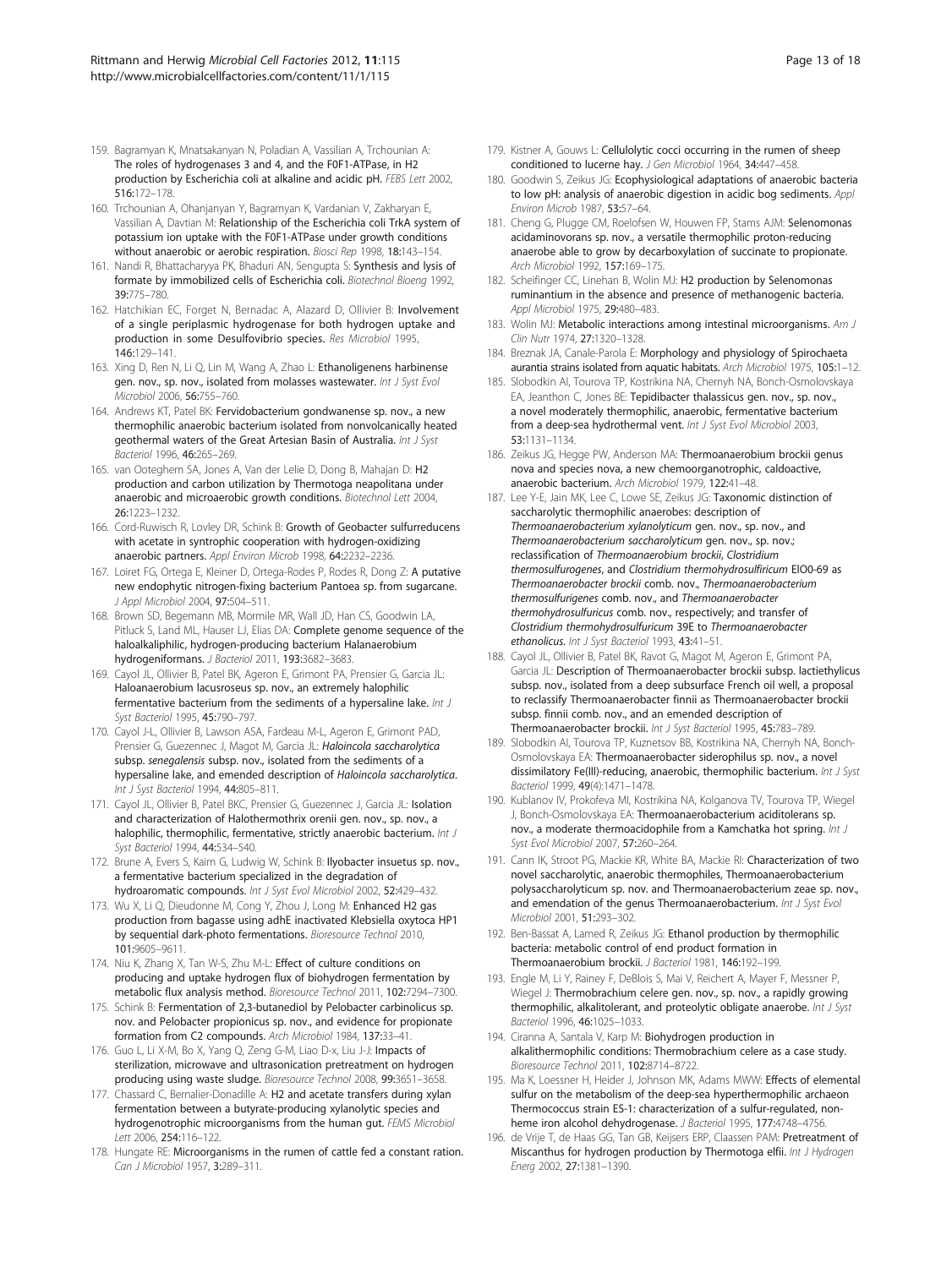- 197. Balk M, Weijma J, Stams AJM: Thermotoga lettingae sp. nov., a novel thermophilic, methanol-degrading bacterium isolated from a thermophilic anaerobic reactor. Int J Syst Evol Microbiol 2002, 52:1361-1368.
- 198. Nguyen TAD, Kim JP, Kim MS, Oh YK, Sim SJ: Optimization of hydrogen production by hyperthermophilic eubacteria, Thermotoga maritima and Thermotoga neapolitana in batch fermentation. Int J Hydrogen Energ 2008, 33:1483–1488.
- 199. Zavarzina DG, Tourova TP, Kuznetsov BB, Bonch-Osmolovskaya EA, Slobodkin AI: Thermovenabulum ferriorganovorum gen. nov., sp. nov., a novel thermophilic, anaerobic, endospore-forming bacterium. Int J Syst Evol Microbiol 2002, 52:1737–1743.
- 200. Shieh WY, Chen A-L, Chiu H-H: Vibrio aerogenes sp. nov., a facultatively anaerobic marine bacterium that ferments glucose with gas production. Int J Syst Evol Microbiol 2000, 50:321-329.
- 201. Wang A, Ren N, Shi Y, Lee D-J: Bioaugmented hydrogen production from microcrystalline cellulose using co-culture-Clostridium acetobutylicum X9 and Ethanoigenens harbinense B49. Int J Hydrogen Energ 2008, 33:912–917.
- 202. Kodama Y, Watanabe K: An electricity-generating prosthecate bacterium strain Mfc52 isolated from a microbial fuel cell. FEMS Microbiol Lett 2008, 288:55–61.
- 203. Roychowdhury S, Cox D, Levandowsky M: Production of hydrogen by microbial fermentation. Int J Hydrogen Energ 1988, 13:407–410.
- 204. Geng A, He Y, Qian C, Yan X, Zhou Z: Effect of key factors on hydrogen production from cellulose in a co-culture of Clostridium thermocellum and Clostridium thermopalmarium. Bioresource Technol 2010, 101:4029–4033.
- 205. Diekert G, Ritter M: Nickel requirement of Acetobacterium woodii. J Bacteriol 1982, 151:1043–1045.
- 206. Cook GM, Russell JB: Dual mechanisms of tricarboxylate transport and catabolism by Acidaminococcus fermentans. Appl Environ Microb 1994, 60:2538–2544.
- 207. Haertel U, Buckel W: Sodium ion-dependent hydrogen production in Acidaminococcus fermentans. Arch Microbiol 1996, 166:350–356.
- 208. Haertel U, Buckel W: Fermentation of trans-aconitate via citrate, oxaloacetate, and pyruvate by Acidaminococcus fermentans. Arch Microbiol 1996, 166:342–349.
- 209. Koku H, Eroglu I, Gunduz U, Yucel M, Turker L: Aspects of the metabolism of hydrogen production by Rhodobacter sphaeroides. Int J Hydrogen Energ 2002, 27:1315–1329.
- 210. Seyfried M, Lyon D, Rainey FA, Wiegel J: Caloramator viterbensis sp. nov., a novel thermophilic, glycerol-fermenting bacterium isolated from a hot spring in Italy. Int J Syst Evol Microbiol 2002, 52:1177-1184.
- 211. Oh Y-K, Kim H-J, Park S, Kim M-S, Ryu DDY: Metabolic-flux analysis of hydrogen production pathway in Citrobacter amalonaticus Y19. Int J Hydrogen Energ 2008, 33:1471–1482.
- 212. Kim S, Seol E, Mohan Raj S, Park S, Oh Y-K, Ryu DDY: Various hydrogenases and formate-dependent hydrogen production in Citrobacter amalonaticus Y19. Int J Hydrogen Energ 2008, 33:1509–1515.
- 213. Oh Y-K, Seol E-H, Kim JR, Park S: Fermentative biohydrogen production by a new chemoheterotrophic bacterium Citrobacter sp. Y19. Int J Hydrogen Energ 2003, 28:1353–1359.
- 214. Kim BH, Bellows P, Datta R, Zeikus JG: Control of carbon and electron flow in Clostridium acetobutylicum fermentations: utilization of carbon monoxide to inhibit hydrogen production and to enhance butanol yields. Appl Environ Microb 1984, 48:764–770.
- 215. Ren Z, Ward TE, Logan BE, Regan JM: Characterization of the cellulolytic and hydrogen-producing activities of six mesophilic Clostridium species. J Appl Microbiol 2007, 103:2258-2266
- 216. Alshiyab H, Kalil MS, Hamid AA, Yusoff WMW: Removal of headspace CO2 increases biological hydrogen production by C. acetobutylicum. Pak J Biol Sci 2008, 11:2336–2340.
- 217. Jeong T-Y, Cha G-C, Yeom SH, Choi SS: Comparison of hydrogen production by four representative hydrogen-producing bacteria. J Ind Eng 2008, 14:333–337.
- 218. Zhao X, Xing D, Fu N, Liu B, Ren N: Hydrogen production by the newly isolated Clostridium beijerinckii RZF-1108. Bioresource Technol 2011, 102:8432–8436.
- 219. Lo Y-C, Chen W-M, Hung C-H, Chen S-D, Chang J-S: Dark H2 fermentation from sucrose and xylose using H2-producing indigenous bacteria: Feasibility and kinetic studies. Water Res 2008, 42:827–842.
- 220. Chen S-D, Sheu D-S, Chen W-M, Lo Y-C, Huang T-I, Lin C-Y, Chang J-S: Dark Hydrogen Fermentation from Hydrolyzed Starch Treated with Recombinant Amylase Originating from Caldimonas taiwanensis On1. Biotechnol Prog 2007, 23:1312–1320.
- 221. Lo Y-C, Huang L-F, Cheng C-L, Chen J, Chang J-S: Using a starch-rich mutant of Arabidopsis thaliana as feedstock for fermentative hydrogen production. Bioresource Technol 2011, 102:8543–8546.
- 222. Lo Y-C, Lu W-C, Chen C-Y, Chang J-S: Dark fermentative hydrogen production from enzymatic hydrolysate of xylan and pretreated rice straw by Clostridium butyricum CGS5. Bioresource Technol 2010, 101:5885–5891.
- 223. Lo Y-C, Su Y-C, Chen C-Y, Chen W-M, Lee K-S, Chang J-S: Biohydrogen production from cellulosic hydrolysate produced via temperature-shiftenhanced bacterial cellulose hydrolysis. Bioresource Technol 2009, 100:5802–5807.
- 224. Fang HHP, Zhu H, Zhang T: Phototrophic hydrogen production from glucose by pure and co-cultures of Clostridium butyricum and Rhodobacter sphaeroides. Int J Hydrogen Energ 2006, 31:2223-2230
- 225. Karube I, Urano N, Matsunaga T, Suzuki S: Hydrogen production from glucose by immobilized growing cells of Clostridium butyricum. Eur J Appl Microbiol Biotechnol 1982, 16:5–9.
- 226. Yokoi H, Mori S, Hirose J, Hayashi S, Takasaki Y: H2 production from starch by a mixed culture of Clostridium butyricum and Rhodobacter sp. M-19. Biotechnol Lett 1998, 20:895–899.
- 227. Jen CJ, Chou C-H, Hsu P-C, Yu S-J, Chen W-E, Lay J-J, Huang C-C, Wen F-S: Flow-FISH analysis and isolation of clostridial strains in an anaerobic semi-solid bio-hydrogen producing system by hydrogenase gene target. Appl Microbiol Biot 2007, 74:1126-1134.
- 228. Vavilin VA, Rytow SV, Lokshina LY: Modeling hydrogen partial pressure change as a result of competition between the butyric and propionic groups of acidogenic bacteria. Bioresource Technol 1995, 54:171–177.
- 229. Pattra S, Sangyoka S, Boonmee M, Reungsang A: Bio-hydrogen production from the fermentation of sugarcane bagasse hydrolysate by Clostridium butyricum. Int J Hydrogen Energ 2008, 33:5256–5265.
- 230. Ho K-L, Chen Y-Y, Lee D-J: Biohydrogen production from cellobiose in phenol and cresol-containing medium using Clostridium sp. R1. Int J Hydrogen Energ 2010, 35:10239–10244.
- 231. Liu B-F, Ren N-Q, Xie G-J, Ding J, Guo W-Q, Xing D-F: Enhanced biohydrogen production by the combination of dark- and photofermentation in batch culture. Bioresource Technol 2010, 101:5325–5329.
- 232. Chung KT: Inhibitory effects of H2 on growth of Clostridium cellobioparum. Appl Environ Microbiol 1976, 31:342–348.
- 233. Kelly WJ, Asmundson RV, Hopcroft DH: Isolation and characterization of a strictly anaerobic, cellulolytic spore former: Clostridium chartatabidum sp. nov. Arch Microbiol 1987, 147:169–173.
- 234. Matsumoto M, Nishimura Y: Hydrogen production by fermentation using acetic acid and lactic acid. J Biosci Bioeng 2007, 103:236-241
- 235. Chen C-Y, Yang M-H, Yeh K-L, Liu C-H, Chang J-S: Biohydrogen production using sequential two-stage dark and photo fermentation processes. Int J Hydrogen Energ 2008, 33:4755–4762.
- 236. Alalayah WM, Kalil MS, Kadhum AAH, Jahim JM, Jaapar SZS, Alauj NM: Bio-hydrogen production using a two-stage fermentation process. Pak J Biol Sci 2009, 12:1462–1467.
- 237. Ferchichi M, Crabbe E, Hintz W, Gil G-H, Almadidy A: Influence of Culture Parameters on Biological Hydrogen Production by Clostridium saccharoperbutylacetonicum ATCC 27021. World J Microb Biot 2005, 21:855–862.
- 238. Ferchichi M, Crabbe E, Gil G-H, Hintz W, Almadidy A: Influence of initial pH on hydrogen production from cheese whey. J Biotechnol 2005, 120:402–409.
- 239. Fan Y-T, Xing Y, Ma H-C, Pan C-M, Hou H-W: Enhanced cellulose-hydrogen production from corn stalk by lesser panda manure. Int J Hydrogen Energ 2008, 33:6058–6065.
- 240. Taguchi F, Mizukami N, Yamada K, Hasegawa K, Saito-Taki T: Direct conversion of cellulosic materials to hydrogen by Clostridium sp. strain no. 2. Enzyme Microb Technol 1995, 17:147–150.
- 241. Taguchi F, Hasegawa K, Saito-Taki T, Hara K: Simultaneous production of xylanase and hydrogen using xylan in batch culture of Clostridium sp. strain X53. J Ferment Bioeng 1996, 81:178–180.
- 242. Li Y, Engle M, Weiss N, Mandelco L, Wiegel J: Clostridium thermoalcaliphilum sp. nov., an anaerobic and thermotolerant facultative alkaliphile. Int J Syst Bacteriol 1994, 44:111–118.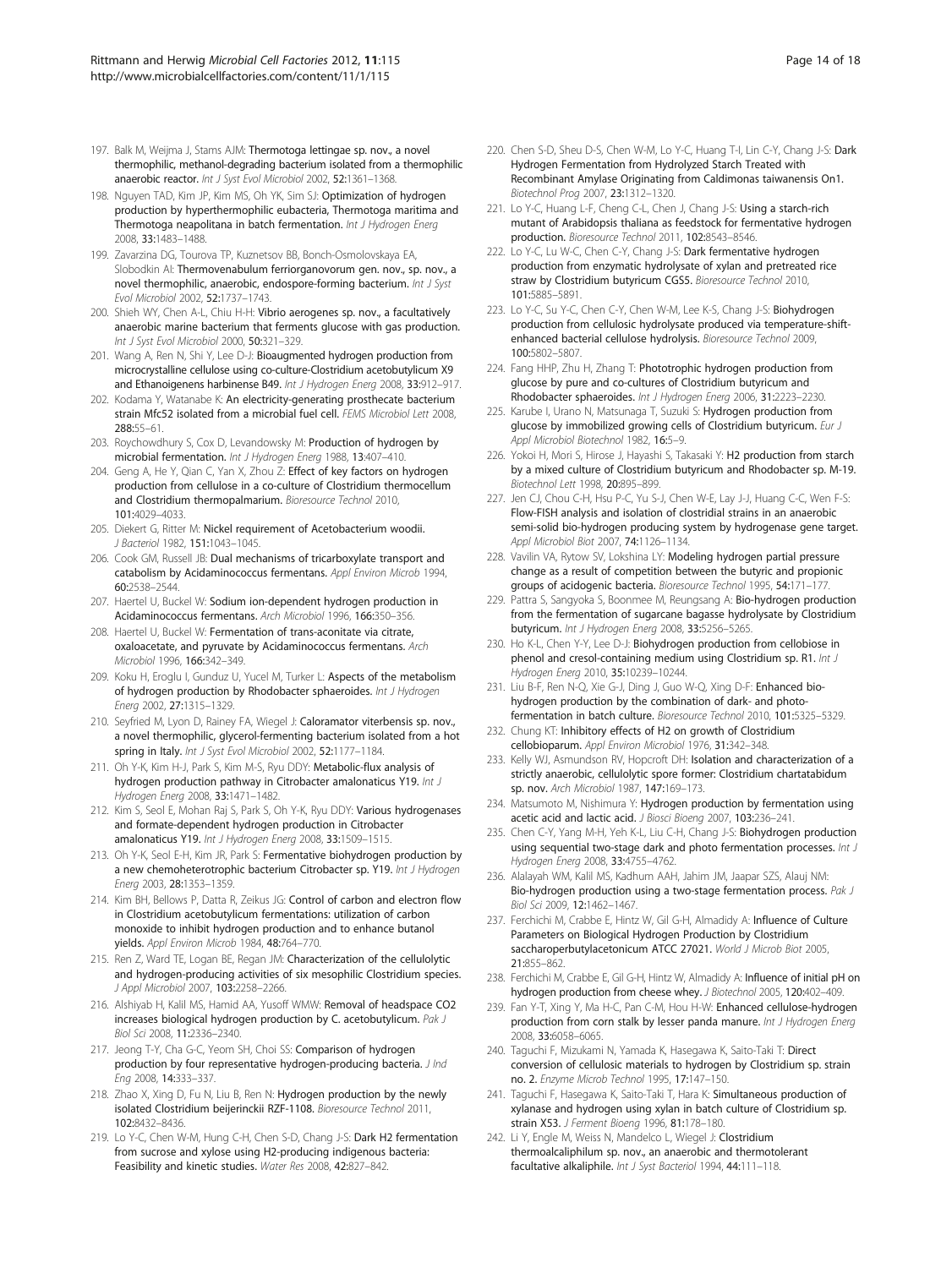- 243. Wiegel J, Kuk SU, Kohring GW: Clostridium thermobutyricum sp. nov., a moderate thermophile isolated from a cellulolytic culture, that produces butyrate as the major product. Int J Syst Bacteriol 1989, 39:199–204.
- 244. Levin DB, Islam R, Cicek N, Sparling R: Hydrogen production by Clostridium thermocellum 27405 from cellulosic biomass substrates. Int J Hydrogen Energ 2006, 31:1496–1503.
- 245. Islam R, Cicek N, Sparling R, Levin D: Influence of initial cellulose concentration on the carbon flow distribution during batch fermentation by Clostridium thermocellum ATCC 27405. Appl Microbiol Biot 2009, 82:141–148.
- 246. Islam R, Cicek N, Sparling R, Levin D: Effect of substrate loading on hydrogen production during anaerobic fermentation by Clostridium thermocellum 27405. Appl Microbiol Biot 2006, 72:576–583.
- 247. Magnusson L, Islam R, Sparling R, Levin D, Cicek N: Direct hydrogen production from cellulosic waste materials with a single-step dark fermentation process. Int J Hydrogen Energ 2008, 33:5398-5403.
- 248. Weimer PJ, Zeikus JG: Fermentation of cellulose and cellobiose by Clostridium thermocellum in the absence of Methanobacterium thermoautotrophicum. Appl Environ Microbiol 1977, 33:289-297.
- 249. Hyun HH, Shen GJ, Zeikus JG: Differential amylosaccharide metabolism of Clostridium thermosulfurogenes and Clostridium thermohydrosulfuricum. J Bacteriol 1985, 164:1153-1161.
- 250. Lovitt RW, Shen GJ, Zeikus JG: Ethanol production by thermophilic bacteria: biochemical basis for ethanol and hydrogen tolerance in Clostridium thermohydrosulfuricum. J Bacteriol 1988, 170:2809–2815.
- 251. Talabardon M, Schwitzguebel JP, Peringer P: Anaerobic thermophilic fermentation for acetic acid production from milk permeate. J Biotechnol 1999, 76:83–92.
- 252. Sridhar J, Eiteman MA, Wiegel JW: Elucidation of enzymes in fermentation pathways used by Clostridium thermosuccinogenes growing on inulin. Appl Environ Microb 2000, 66:246–251.
- 253. Schink B, Zeikus JG: Clostridium thermosulfurogenes sp. nov., a new thermophile that produces elemental sulfur from thiosulfate. J Gen Microbiol 1983, 129:1149–1158.
- 254. Matthies C, Kuhner CH, Acker G, Drake HL: Clostridium uliginosum sp. nov., a novel acid-tolerant, anaerobic bacterium with connecting filaments. Int J Syst Evol Microbiol 2001, 51:1119–1125.
- 255. Schnurer A, Schink B, Svensson BH: Clostridium ultunense sp. nov., a mesophilic bacterium oxidizing acetate in syntrophic association with a hydrogenotrophic methanogenic bacterium. Int J Syst Bacteriol 1996, 46:1145–1152.
- 256. Rachman MA, Furutani Y, Nakashimada Y, Kakizono T, Nishio N: Enhanced hydrogen production in altered mixed acid fermentation of glucose by Enterobacter aerogenes. J Ferment Bioeng 1997, 83:358–363.
- 257. Yokoi H, Ohkawara T, Hirose J, Havashi S, Takasaki Y: Characteristics of hydrogen production by aciduric Enterobacter aerogenes strain HO-39. J Ferment Bioeng 1995, 80:571–574.
- 258. Yokoi H, Tokushige T, Hirose J, Hayashi S, Takasaki Y: Hydrogen production by immobilized cells of aciduric Enterobacter aerogenes strain HO-39. J Ferment Bioeng 1997, 83:481–484.
- 259. Ito T, Nakashimada Y, Senba K, Matsui T, Nishio N: Hydrogen and ethanol production from glycerol-containing wastes discharged after biodiesel manufacturing process. Seibutsu-Kogaku Kais 2007, 85:15.
- 260. Nakashimada Y, Rachman MA, Kakizono T, Nishio N: Hydrogen production of Enterobacter aerogenes altered by extracellular and intracellular redox states. Int J Hydrogen Energ 2002, 27:1399–1405.
- 261. Ito T, Nakashimada Y, Kakizono T, Nishio N: High-yield production of hydrogen by Enterobacter aerogenes mutants with decreased alpha -acetolactate synthase activity. J Biosci Bioeng 2004, 97:227-232
- 262. Zhang C, Xing X-H, Lou K: Rapid detection of a GFP-marked Enterobacter aerogenes under anaerobic conditions by aerobic fluorescence recovery. FEMS Microbiol Lett 2005, 249:211–218.
- 263. Tanisho S, Wakao N, Kosako Y: Biological hydrogen production by Enterobacter aerogenes. J Chem Eng Jpn 1983, 16:529-530.
- 264. Potrikus CJ, Breznak JA: Nitrogen-fixing Enterobacter agglomerans isolated from guts of wood-eating termites. Appl Environ Microb 1977, 33:392–399.
- 265. Zhao P, Fan S-Q, Tian L, Pan C-M, Fan Y-T, Hou H-W: Hydrogen production characteristics from dark fermentation of maltose by an isolated strain F..P 01. Int J Hydrogen Energ 2010, 35:7189–7193.
- 266. Robert C, Del'Homme C, Bernalier-Donadille A: Interspecies H2 transfer in cellulose degradation between fibrolytic bacteria and H2-utilizing microorganisms from the human colon. FEMS Microbiol Lett 2001, 205:209–214.
- 267. Akhtar MK, Jones PR: Deletion of iscR stimulates recombinant clostridial Fe-Fe hydrogenase activity and H2-accumulation in Escherichia coli BL21 (DE3). Appl Microbiol Biot 2008, 78:853–862.
- 268. Kim JYH, Jo BH, Cha HJ: Production of biohydrogen by recombinant expression of [NiFe]-hydrogenase 1 in Escherichia coli. Microb Cell Fact 2010, 9:54.
- 269. Kim JYH, Jo BH, Cha HJ: Production of biohydrogen by heterologous expression of oxygen-tolerant Hydrogenovibrio marinus [NiFe] hydrogenase in Escherichia coli. J Biotechnol 2011, 155:312–319.
- 270. Kim YM, Cho H-S, Jung GY, Park JM: Engineering the pentose phosphate pathway to improve hydrogen yield in recombinant Escherichia coli. Biotechnol Bioeng 2011, 108:2941–2946.
- 271. Hu H, Wood TK: An evolved Escherichia coli strain for producing hydrogen and ethanol from glycerol. Biochem Biophys Res Commun 2010, 391:1033–1038.
- 272. Bisaillon A, Turcot J, Hallenbeck PC: The effect of nutrient limitation on hydrogen production by batch cultures of Escherichia coli. Int J Hydrogen Energ 2006, 31:1504–1508.
- 273. Hill S, Viollet S, Smith AT, Anthony C: Roles for enteric d-type cytochrome oxidase in N2 fixation and microaerobiosis. J Bacteriol 1990, 172:2071–2078.
- 274. Ishikawa M, Yamamura S, Takamura Y, Sode K, Tamiya E, Tomiyama M: Development of a compact high-density microbial hydrogen reactor for portable bio-fuel cell system. Int J Hydrogen Energ 2006, 31:1484–1489.
- 275. Sode K, Watanabe M, Makimoto H, Tomiyama M: Construction and characterization of fermentative lactate dehydrogenase Escherichia coli mutant and its potential for bacterial hydrogen production. Appl Biochem Biotechnol 1999, 77–79:317–323.
- 276. Tikka J: Über den Mechanismus der Glukosevergährung von B. coli. Biochem Z 1935, 279:264–288.
- 277. Fan Z, Yuan L, Chatterjee R: Increased hydrogen production by genetic engineering of Escherichia coli. PLoS One 2009, 4(2):4432.
- 278. Liu B-F, Ren N-Q, Xing D-F, Ding J, Zheng G-X, Guo W-Q, Xu J-F, Xie G-J: Hydrogen production by immobilized R. faecalis RLD-53 using soluble metabolites from ethanol fermentation bacteria E. harbinense B49. Bioresource Technol 2009, 100:2719–2723.
- 279. Xing D, Ren N, Wang A, Li Q, Feng Y, Ma F: Continuous hydrogen production of auto-aggregative Ethanoligenens harbinense YUAN-3 under non-sterile condition. Int J Hydrogen Energ 2008, 33:1489-1495.
- 280. Ravot G, Ollivier B, Fardeau M-L, Patel BKC, Andrews KT, Magot M, Garcia J-L: L-Alanine production from glucose fermentation by hyperthermophilic members of the domains Bacteria and Archaea: a remnant of an ancestral metabolism? Appl Environ Microb 1996, 62:2657–2659.
- 281. Ravot G, Magot M, Fardeau M-L, Patel BKC, Thomas P, Garcia J-L, Ollivier B: Fusibacter paucivorans gen. nov., sp. nov., an anaerobic, thiosulfatereducing bacterium from an oil-producing well. Int J Syst Bacteriol 1999, 49:1141–1147.
- 282. Liaw HJ, Mah RA: Isolation and Characterization of Haloanaerobacter chitinovorans gen. nov., sp. nov., a Halophilic, Anaerobic, Chitinolytic Bacterium from a Solar Saltern. Appl Environ Microbiol 1992, 58:260–266.
- 283. Bhupathiraju VK, McInerney MJ, Woese CR, Tanner RS: Haloanaerobium kushneri sp. nov., an obligately halophilic, anaerobic bacterium from an oil brine. Int J Syst Bacteriol 1999, 49(3):953–960.
- 284. Kivistoe A, Santala V, Karp M: Hydrogen production from glycerol using halophilic fermentative bacteria. Bioresource Technol 2010, 101:8671–8677.
- 285. Tsai CR, Garcia JL, Patel BK, Cayol JL, Baresi L, Mah RA: Haloanaerobium alcaliphilum sp. nov., an anaerobic moderate halophile from the sediments of Great Salt Lake, Utah. Int J Syst Bacteriol 1995, 45:301-307.
- 286. Minnan L, Jinli H, Xiaobin W, Huijuan X, Jinzao C, Chuannan L, Fengzhang Z, Liangshu X: Isolation and characterization of a high H2-producing strain Klebsiella oxytoca HP1 from a hot spring. Res Microbiol 2005, 156:76–81.
- 287. Steuber J, Krebs W, Bott M, Dimroth P: A membrane-bound NAD (P) + −reducing hydrogenase provides reduced pyridine nucleotides during citrate fermentation by Klebsiella pneumoniae. J Bacteriol 1999, 181:241–245.
- 288. Biebl H, Schwab-Hanisch H, Sproer C, Lunsdorf H: Propionispora vibrioides, nov. gen., nov. sp., a new gram-negative, spore-forming anaerobe that ferments sugar alcohols. Arch Microbiol 2000, 174:239–247.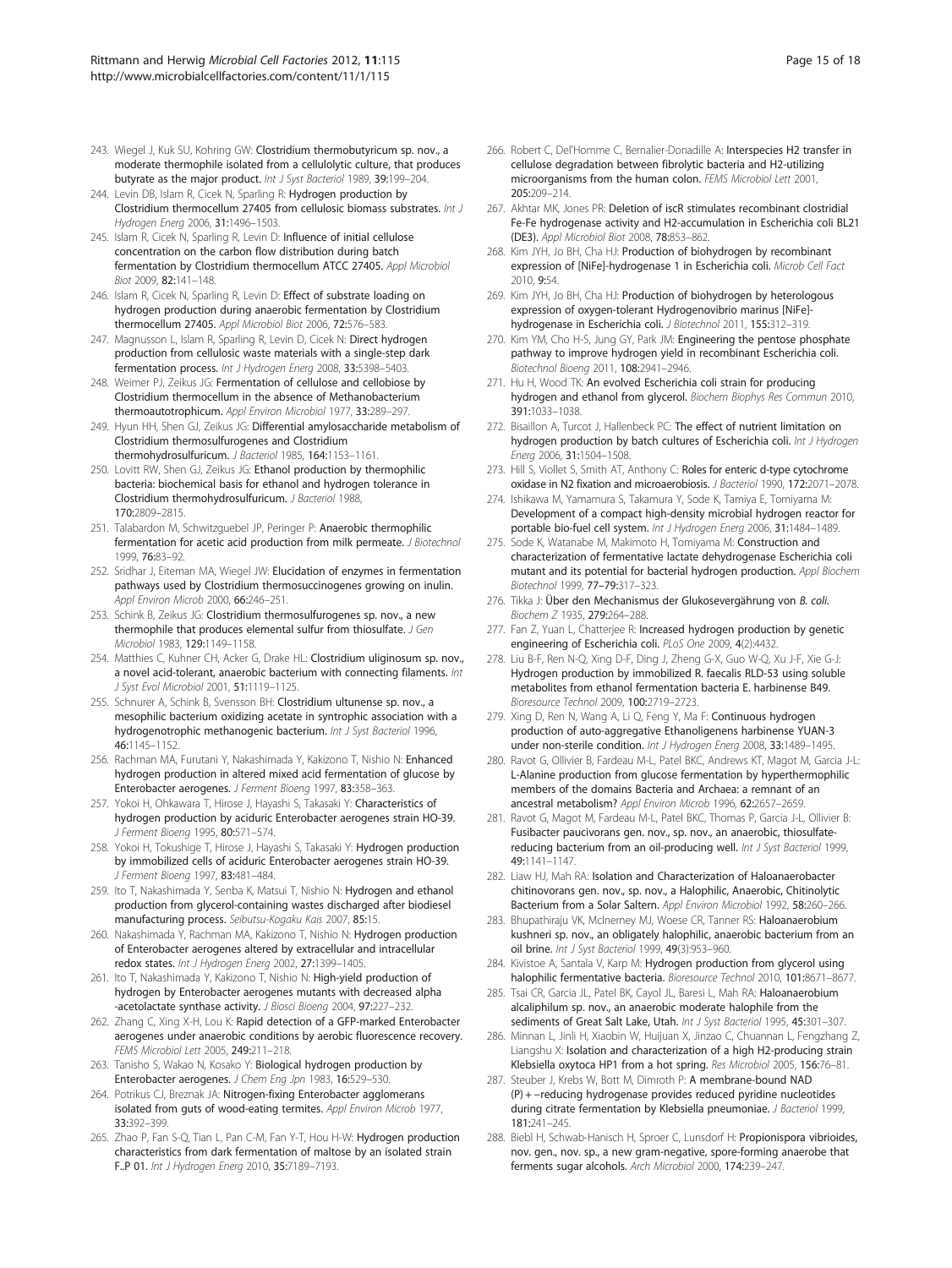- 289. Wolin MJ, Miller TL: Molybdate and sulfide inhibit H2 and increase formate production from glucose by Ruminococcus albus. Arch Microbiol 1980, 124:137–142.
- 290. Mountfort DO, Kaspar HF: Palladium-mediated hydrogenation of unsaturated hydrocarbons with hydrogen gas released during anaerobic cellulose degradation. Appl Environ Microb 1986, 52:744–750.
- 291. Antonopoulou G, Ntaikou I, Gavala HN, Skiadas IV, Angelopoulos K, Lyberatos G: Biohydrogen production from sweet sorghum biomass using mixed acidogenic cultures and pure cultures of Ruminococcus albus. Global NEST J 2007, 9:144–151.
- 292. Ntaikou I, Gavala HN, Kornaros M, Lyberatos G: Hydrogen production from sugars and sweet sorghum biomass using Ruminococcus albus. Int J Hydrogen Energ 2008, 33:1153–1163.
- 293. Ntaikou I, Koutros E, Kornaros M: Valorisation of wastepaper using the fibrolytic/hydrogen producing bacterium Ruminococcus albus. Bioresource Technol 2009, 100:5928–5933.
- 294. Latham MJ, Wolin MJ: Fermentation of cellulose by Ruminococcus flavefaciens in the presence and absence of Methanobacterium ruminantium. Appl Environ Microb 1977, 34:297–301.
- 295. Chen M, Wolin MJ: Influence of CH4 production by Methanobacterium ruminantium on the fermentation of glucose and lactate by Selenomonas ruminantium. Appl Environ Microbiol 1977, 34:756–759.
- 296. Janssen PH, Morgan HW: Glucose catabolism by Spirochaeta thermophila RI 19..B1. J Bacteriol 1992, 174:2449–2453.
- 297. Chen S, Song L, Dong X: Sporacetigenium mesophilum gen. nov., sp. nov., isolated from an anaerobic digester treating municipal solid waste and sewage. Int J Syst Evol Microbiol 2006, 56:721–725.
- 298. Hao X, Ma K: Minimal sulfur requirement for growth and sulfurdependent metabolism of the hyperthermophilic archaeon Staphylothermus marinus. Archaea 2003, 1:191–197.
- 299. Gossner AS, Devereux R, Ohnemuller N, Acker G, Stackebrandt E, Drake HL: Thermicanus aegyptius gen. nov., sp. nov., isolated from oxic soil, a fermentative microaerophile that grows commensally with the thermophilic acetogen Moorella thermoacetica. Appl Environ Microb 1999, 65:5124–5133.
- 300. Wiegel J, Ljungdahl LG: Thermoanaerobacter ethanolicus gen. nov; spec. nov; a new, extreme thermophilic, anaerobic bacterium. Arch Microbiol 1981, 128:343–348.
- 301. Fardeau ML, Faudon C, Cayol JL, Magot M, Patel BKC, Ollivier B: Effect of thiosulfate as electron acceptor on glucose and xylose oxidation by Thermoanaerobacter finnii and a Thermoanaerobacter sp. isolated from oil field water. Res Microbiol 1996, 147:159–165.
- 302. Larsen L, Nielsen P, Ahring BK: Thermoanaerobacter mathranii sp. nov., an ethanol-producing, extremely thermophilic anaerobic bacterium from a hot spring in Iceland. Arch Microbiol 1997, 168:114–119.
- 303. Xue Y, Xu Y, Liu Y, Ma Y, Zhou P: Thermoanaerobacter tengcongensis sp. nov., a novel anaerobic, saccharolytic, thermophilic bacterium isolated from a hot spring in Tengcong, China. Int J Syst Evol Microbiol 2001, 51:1335–1341.
- 304. O-Thong S, Prasertsan P, Karakashev D, Angelidaki I: Thermophilic fermentative hydrogen production by the newly isolated Thermoanaerobacterium thermosaccharolyticum PSU-2. Int J Hydrogen Energ 2008, 33:1204–1214.
- 305. Ren N, Cao G, Wang A, Lee D-J, Guo W, Zhu Y: Dark fermentation of xylose and glucose mix using isolated Thermoanaerobacterium thermosaccharolyticum W16. Int J Hydrogen Energ 2008, 33:6124-6132.
- 306. Zavarzina DG, Zhilina TN, Tourova TP, Kuznetsov BB, Kostrikina NA, Bonch-Osmolovskaya EA: Thermanaerovibrio velox sp. nov., a new anaerobic, thermophilic, organotrophic bacterium that reduces elemental sulfur, and emended description of the genus Thermanaerovibrio. Int J Syst Evol Microbiol 2000, 50:1287–1295.
- 307. Eriksen NT, Riis ML, Holm NK, Iversen N: H2 synthesis from pentoses and biomass in Thermotoga spp. Biotechnol Lett 2011, 33:293–300.
- 308. Schröder C, Selig M, Schonheit P: Glucose fermentation to acetate, CO2 and H2 in the anaerobic hyperthermophilic eubacterium Thermotaga maritima: involvement of the Embden-Meyerhof pathway. Arch Microbiol 1994, 161:460–470.
- 309. Takahata Y, Nishijima M, Hoaki T, Maruyama T: Thermotoga petrophila sp. nov. and Thermotoga naphthophila sp. nov., two hyperthermophilic bacteria from the Kubiki oil reservoir in Niigata, Japan. Int J Syst Evol Microbiol 2001, 51:1901–1909.
- 310. Munro SA, Zinder SH, Walker LP: The fermentation stoichiometry of Thermotoga neapolitana and influence of temperature, oxygen, and pH on hydrogen production. Biotechnol Prog 2009, 25:1035–1042.
- 311. Eriksen NT, Nielsen TM, Iversen N: Hydrogen production in anaerobic and microaerobic Thermotoga neapolitana. Biotechnol Lett 2008, 30:103–109.
- 312. Nguyen T-AD, Han S-J, Kim J-P, Kim M-S, Sim S-J: Hydrogen production of the hyperthermophilic eubacterium, Thermotoga neapolitana under N2 sparging condition. Bioresource Technol 2009, 101:S38-S41.
- 313. Van Ooteghem Suellen A, Beer Stephen K, Yue Paul C: Hydrogen production by the thermophilic bacterium Thermotoga neapolitana. Appl Biochem Biotechnol 2002, 98–100:177–189.
- 314. Zoetendal EG, Plugge CM, Akkermans ADL, de Vos WM: Victivallis vadensis gen. nov., sp. nov., a sugar-fermenting anaerobe from human faeces. Int J Syst Evol Microbiol 2003, 53:211-215.
- 315. Klibanov AM, Alberti BN, Zale SE: Enzymic synthesis of formic acid from hydrogen and carbon dioxide and production of hydrogen from formic acid. Biotechnol Bioeng 1982, 24:25–36.
- 316. Porwal S, Kumar T, Lal S, Rani A, Kumar S, Cheema S, Purohit HJ, Sharma R, Patel SKS, Kalia VC: Hydrogen and polyhydroxybutyrate producing abilities of microbes from diverse habitats by dark fermentative process. Bioresource Technol 2008, 99:5444–5451.
- 317. Kotay SM, Das D: Microbial hydrogen production with Bacillus coagulans IIT-BT S1 isolated from anaerobic sewage sludge. Bioresource Technol 2007, 98:1183–1190.
- 318. Manikkandan TR, Dhanasekar R, Thirumavalavan K: Microbial production of Hydrogen from sugarcane Bagasse using Bacillus Sp. Int J ChemTech Res 2009, 1:344–348.
- 319. Chadwick LJ, Irgens RL: Hydrogen gas production by an Ectothiorhodospira vacuolata strain. Appl Environ Microb 1991, 57:594–596.
- 320. de Vrije T, Bakker RR, Budde MAW, Lai MH, Mars AE, Claassen PAM: Efficient hydrogen production from the lignocellulosic energy crop Miscanthus by the extreme thermophilic bacteria Caldicellulosiruptor saccharolyticus and Thermotoga neapolitana. Biotechnol Biofuels 2009, 2:12.
- 321. Panagiotopoulos IA, Bakker RR, de Vrije T, Koukios EG, Claassen PAM: Pretreatment of sweet sorghum bagasse for hydrogen production by Caldicellulosiruptor saccharolyticus. Int J Hydrogen Energ 2010, 35:7738–7747.
- 322. Mars AE, Veuskens T, Budde MAW, van Doeveren PFNM, Lips SJ, Bakker RR, de Vrije T, Claassen PAM: Biohydrogen production from untreated and hydrolyzed potato steam peels by the extreme thermophiles Caldicellulosiruptor saccharolyticus and Thermotoga neapolitana. Int J Hydrogen Energ 2010, 35:7730–7737.
- 323. Alshiyab H, Kalil MS, Hamid AA, Yusoff WMW: Effect of some environmental parameters on hydrogen production using C. acetobutylicum. Pak J Biol Sci 2008, 11:2073–2082.
- 324. Alshiyab H, Kalil MS, Hamid AA, Yusoff WMW: Effect of salts addition on hydrogen production by C. acetobutylicum. Pak J Biol Sci 2008, 11:2193–2200.
- 325. Taguchi F, Chang JD, Mizukami N, Saito-Taki T, Hasegawa K, Morimoto M: Isolation of a hydrogen-producing bacterium, Clostridium beijerinckii strain AM21B, from termites. Can J Microbiol 1993, 39:726-730.
- 326. Cai G, Jin B, Saint C, Monis P: Genetic manipulation of butyrate formation pathways in Clostridium butyricum. J Biotechnol 2011, 155:269–274.
- 327. Wang X, Jin B, Mulcahy D: Impact of carbon and nitrogen sources on hydrogen production by a newly isolated Clostridium butyricum W5. Int J Hydrogen Energ 2008, 33:4998-5005.
- 328. Wang X, Jin B: Process optimization of biological hydrogen production from molasses by a newly isolated Clostridium butyricum W5. J Biosci Bioeng 2009, 107:138–144.
- 329. Evvyernie D, Yamazaki S, Morimoto K, Karita S, Kimura T, Sakka K, Ohmiya K: Identification and characterization of Clostridium paraputrificum M-21, a chitinolytic, mesophilic and hydrogen-producing bacterium. J Biosci Bioeng 2000, 89:596–601.
- 330. Evvyernie D, Morimoto K, Karita S, Kimura T, Sakka K, Ohmiya K: Conversion of chitinous wastes to hydrogen gas by Clostridium paraputrificum M-21. J Biosci Bioeng 2001, 91:339–343.
- 331. Koskinen PEP, Beck SR, Orlygsson J, Puhakka JA: Ethanol and hydrogen production by two thermophilic, anaerobic bacteria isolated from Icelandic geothermal areas. Biotechnol Bioeng 2008, 101:679–690.
- 332. Li Y-F, Ren N-Q, Yang C-P, Wang A-J, Zadsar M, Li J-Z, Hu L-J: Molecular Characterization and Hydrogen Production of a New Species of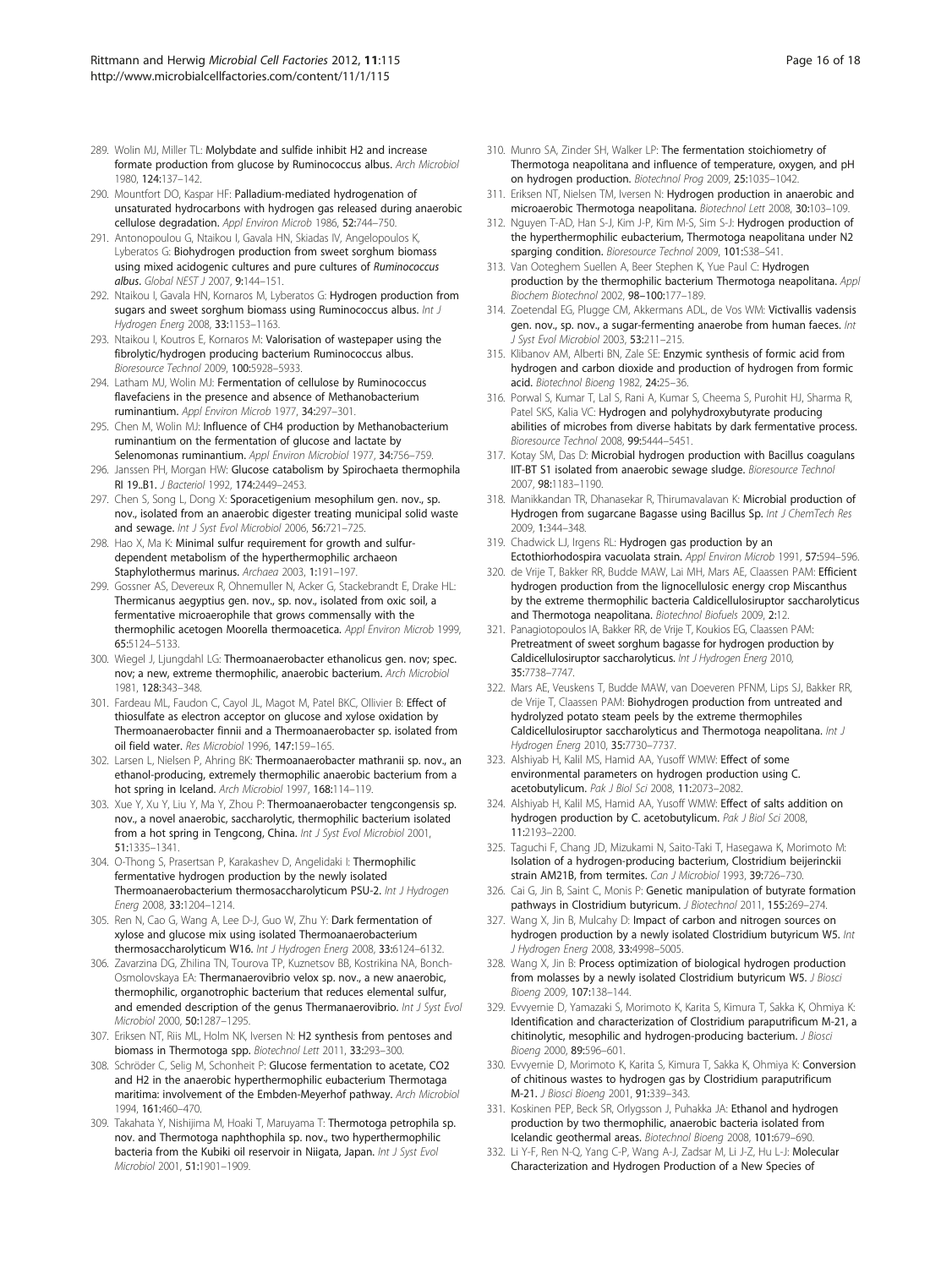Anaerobe. J Environ Sci Health Part A Toxic/Hazard Subst Environ Eng 2005, 40:1929–1938.

- 333. Wang X, Hoefel D, Saint CP, Monis PT, Jin B: The isolation and microbial community analysis of hydrogen producing bacteria from activated sludge. J Appl Microbiol 2007, 103:1415–1423.
- 334. Jo JH, Lee DS, Park JM: The effects of pH on carbon material and energy balances in hydrogen-producing Clostridium tyrobutyricum JM1. Bioresource Technol 2008, 99:8485–8491.
- 335. Jo JH, Lee DS, Kim J, Park JM: Effect of initial glucose concentrations on carbon and energy balances in hydrogen producing Clostridium tyrobutyricum JM1. J Microbiol Biotechnol 2009, 19:291–298.
- 336. Sakai S, Yagishita T: Microbial production of hydrogen and ethanol from glycerol-containing wastes discharged from a biodiesel fuel production plant in a bioelectrochemical reactor with thionine. Biotechnol Bioeng 2007, 98:340–348.
- 337. Kurokawa T, Tanisho S: Effects of Formate on Fermentative Hydrogen Production by Enterobacter aerogenes. Mar Biotechnol 2005, 7:112–118.
- 338. Tanisho S, Suzuki Y, Wakao N: Fermentative hydrogen evolution by Enterobacter aerogenes strain E..82005. Int J Hydrogen Energ 1987, 12:623–627.
- 339. Tanisho S, Kuromoto M, Kadokura N: Effect of CO2 removal on hydrogen production by fermentation. Int J Hydrogen Energ 1998, 23:559-563.
- 340. Ren Y, Wang J, Liu Z, Ren Y, Li G: Hydrogen production from the monomeric sugars hydrolyzed from hemicellulose by Enterobacter aerogenes. Renew Energ 2009, 34:2774–2779.
- 341. Fabiano B, Perego P: Thermodynamic study and optimization of hydrogen production by Enterobacter aerogenes. Int J Hydrogen Energ 2001, 27:149–156.
- 342. Converti A, Perego P: Use of carbon and energy balances in the study of the anaerobic metabolism of Enterobacter aerogenes at variable starting glucose concentrations. Appl Microbiol Biot 2002, 59:303–309.
- 343. Perego P, Fabiano B, Ponzano GP, Palazzi E: Experimental study of hydrogen kinetics from agroindustrial byproduct: Optimal conditions for production and fuel cell feeding. Bioprocess Eng 1998, 19:205–211.
- 344. Shin J-H, Yoon J-H, Lee S-H, Park T-H: Hydrogen production from formic acid in pH-stat fed-batch operation for direct supply to fuel cell. Bioresource Technol 2009, 101:S53–S58.
- 345. Shin J-H, Yoon JH, Ahn EK, Kim M-S, Sim SJ, Park TH: Fermentative hydrogen production by the newly isolated Enterobacter asburiae SNU-1. Int J Hydrogen Energ 2007, 32:192–199.
- 346. Kumar N, Ghosh A, Das D: Redirection of biochemical pathways for the enhancement of H2 production by Enterobacter cloacae. Biotechnol Lett 2001, 23:537–541.
- 347. Nath K, Kumar A, Das D: Hydrogen production by Rhodobacter sphaeroides strain O..U..001 using spent media of Enterobacter cloacae strain DM11. Appl Microbiol Biot 2005, 68:533–541.
- 348. Nath K, Kumar A, Das D: Effect of some environmental parameters on fermentative hydrogen production by Enterobacter cloacae DM11. Can J Microbiol 2006, 52:525–532.
- 349. Nath K, Muthukumar M, Kumar A, Das D: Kinetics of two-stage fermentation process for the production of hydrogen. Int J Hydrogen Energ 2008, 33:1195–1203.
- 350. Kumar N, Das D: Enhancement of hydrogen production by Enterobacter cloacae IIT-BT 08. Process Biochem 2000, 35:589–593.
- 351. Higgins TE, Johnson MJ: Pathways of anaerobic acetate utilization in Escherichia coli and Aerobacter cloacae. J Bacteriol 1970, 101:885–891.
- 352. Blackwood AC, Ledingham GA, Neish AC: Dissimilation of glucose at controlled pH values by pigmented and non-pigmented strains of Escherichia coli. J Bacteriol 1956, 72:497–499.
- 353. Yoshida A, Nishimura T, Kawaguchi H, Inui M, Yukawa H: Efficient induction of formate hydrogen lyase of aerobically grown Escherichia coli in a three-step biohydrogen production process. Appl Microbiol Biot 2007, 74:754–760.
- 354. Yoshida A, Nishimura T, Kawaguchi H, Inui M, Yukawa H: Enhanced hydrogen production from glucose using ldh- and frd-inactivated Escherichia coli strains. Appl Microbiol Biot 2006, 73:67–72.
- 355. Chaudhary N, Ngadi MO, Simpson BK, Kassama LS: Biosynthesis of ethanol and hydrogen by glycerol fermentation using Escherichia coli. Adv Chem Eng Sci 2011, 1:83–89.
- 356. Chittibabu G, Nath K, Das D: Feasibility studies on the fermentative hydrogen production by recombinant Escherichia coli BL-21. Process Biochem 2006, 41:682–688.
- 357. Penfold DW, Macaskie LE: Production of H2 from sucrose by Escherichia coli strains carrying the pUR400 plasmid, which encodes invertase activity. Biotechnol Lett 2004, 26:1879–1883.
- 358. Redwood MD, Macaskie LE: A two-stage, two-organism process for biohydrogen from glucose. Int J Hydrogen Energ 2006, 31:1514–1521.
- 359. Orozco RL, Redwood MD, Yong P, Caldelari I, Sargent F, Macaskie LE: Towards an integrated system for bio-energy: Hydrogen production by Escherichia coli and use of palladium-coated waste cells for electricity generation in a fuel cell. Biotechnol Lett 2011, 32:1837-1845.
- 360. Murarka A, Dharmadi Y, Yazdani SS, Gonzalez R: Fermentative utilization of glycerol by Escherichia coli and its implications for the production of fuels and chemicals. Appl Environ Microb 2008, 74:1124-1135.
- 361. Fiala G, Stetter KO: Pyrococcus furiosus sp. nov. represents a novel genus of marine heterotrophic archaebacteria growing optimally at 100 DegC. Arch Microbiol 1986, 145:56–61.
- 362. Cao G, Ren N, Wang A, Lee D-J, Guo W, Liu B, Feng Y, Zhao Q: Acid hydrolysis of corn stover for biohydrogen production using Thermoanaerobacterium thermosaccharolyticum W16. Int J Hydrogen Enera 2009, 34:7182-7188.
- 363. Ueno Y, Haruta S, Ishii M, Igarashi Y: Characterization of a microorganism isolated from the effluent of hydrogen fermentation by microflora. J Biosci Bioeng 2001, 92:397-400.
- 364. Teplyakov VV, Gassanova LG, Sostina EG, Slepova EV, Modigell M, Netrusov AI: Lab-scale bioreactor integrated with active membrane system for hydrogen production: experience and prospects. Int J Hydrogen Energ 2002, 27:1149–1155.
- 365. Huber R, Langworthy TA, Koenig H, Thomm M, Woese CR, Sleytr UB, Stetter KO: Thermotoga maritima sp. nov. represents a new genus of unique extremely thermophilic eubacteria growing up to 90 DegC. Arch Microbiol 1986, 144:324–333.
- 366. Ren N, Wang A, Gao L, Xin L, Lee D-J, Su A: Bioaugmented hydrogen production from carboxymethyl cellulose and partially delignified corn stalks using isolated cultures. Int J Hydrogen Energ 2008, 33:5250-5255.
- 367. Yokoi H, Saitsu A, Uchida H, Hirose J, Hayashi S, Takasaki Y: Microbial hydrogen production from sweet potato starch residue. J Biosci Bioeng 2001, 91:58–63.
- 368. Yokoi H, Maki R, Hirose J, Hayashi S: Microbial production of hydrogen from starch-manufacturing wastes. Biomass Bioenerg 2002, 22:389–395.
- 369. Kamalaskar LB, Dhakephalkar PK, Meher KK, Ranade DR: High biohydrogen yielding Clostridium sp. DMHC-10 isolated from sludge of distillery waste treatment plant. Int J Hydrogen Energ 2010, 35:10639–10644.
- 370. Zhang H, Bruns MA, Logan BE: Biological hydrogen production by Clostridium acetobutylicum in an unsaturated flow reactor. Water Res 2006, 40:728–734.
- 371. Vasconcelos I, Girbal L, Soucaille P: Regulation of carbon and electron flow in Clostridium acetobutylicum grown in chemostat culture at neutral pH on mixtures of glucose and glycerol. J Bacteriol 1994, 176:1443-1450.
- 372. Chin H-L, Chen Z-S, Chou CP: Fedbatch Operation Using Clostridium acetobutylicum Suspension Culture as Biocatalyst for Enhancing Hydrogen Production. Biotechnol Prog 2003, 19:383-388.
- 373. Yokoi H, Maeda Y, Hirose J, Hayashi S, Takasaki Y: H2 production by immobilized cells of Clostridium butyricum on porous glass beads. Biotechnol Tech 1997, 11:431–433.
- 374. Heyndrickx M, De Vos P, De Ley J: Hydrogen production from chemostat fermentation of glucose by Clostridium butyricum and Clostridium pasteurianum in ammonium- and phosphate limitation. Biotechnol Lett 1990, 12:731–736.
- 375. Heyndrickx M, De Vos P, De Ley J: Fermentation of D-xylose by Clostridium butyricum LMG 1213 t1 in chemostats. Enzyme Microb Technol 1991, 13:893–897.
- 376. Saint-Amans S, Girbal L, Andrade J, Ahrens K, Soucaille P: Regulation of carbon and electron flow in Clostridium butyricum VPI 3266 grown on glucose-glycerol mixtures. J Bacteriol 2001, 183:1748–1754.
- 377. Taguchi F, Yamada K, Hasegawa K, Taki-Saito T, Hara K: Continuous hydrogen production by Clostridium sp. strain no. 2 from cellulose hydrolyzate in an aqueous two-phase system. J Ferment Bioeng 1996, 82:80–83.